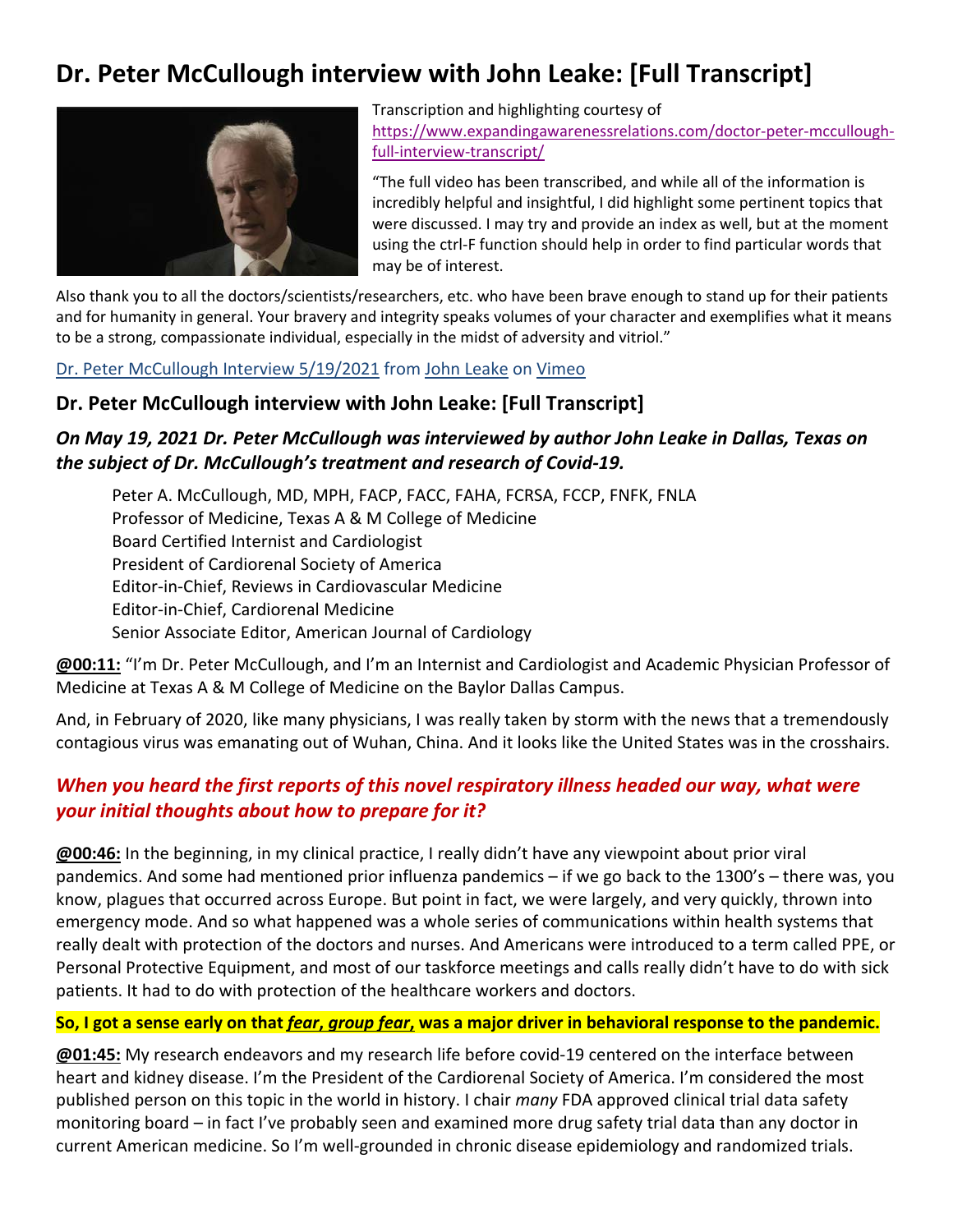But for covid‐19, our major viewpoint that we had early on, or at least for me with my prior cardiorenal collaborations were, was with Italian doctors. And so we were starting to email each other in terms of what is going on in the metro Milan area. In Milan, and then down to Sienna, in Tuscany, **and we quickly started to get an understanding that this illness was like a[n] upper respiratory infection, like a common cold. And for a majority of individuals it was like the common cold.**

**However, in some individuals, it could progress to what we call the adult respiratory distress syndrome. Where there's an overwhelming attack against the lungs; patients lost their ability to breathe and exchange oxygen and carbon dioxide, and then required mechanical intubation. So this was unlike any common cold and it appeared to be very different than influenza. Influenza in elderly people can also cause the adult respiratory distress syndrome, but it's almost always because of a secondary bacterial infection – like staphylococcal infection.**

So SARS CoV‐2, the virus, and covid‐19 appear to have these special features, and then within a few weeks we understood pretty clearly that the illness had 3 major biological features to it.

One was early viral replication, where the virus replicates exponentially as other viral infections do. And that it has a second phase where the immune system is tipped off into a very abnormal maladaptive pattern. So instead of the immune system defending the body, the immune system sends out signals that begin to damage organs, including the heart, the lungs, the kidneys, the brain… the blood system.

And then very importantly, the virus itself, through the spike protein, or the dangerous spicule on the surface of the ball of the virus, the spike protein itself caused coagulation or blood clotting. And a unique type of coagulation. It caused the red blood cells to stick together at the same time the platelet stick together. So this is a very different type of blood clotting that we would see with major blood clots in the arteries and veins – for instance, blood clots involved in stroke and heart attack, blood clots involved in major blood vessels in the legs – this was a different type of clotting.

**And in fact the Italians courageously did some autopsies and found micro blood clots in the lungs, and so we understood in the end, the reason why the lungs fail, is not because the virus is there, it's because micro blood clots are there.**

#### *What were you seeing in the initial reports about Covid‐19?*

**@05:11:** The waves of reports in published medical literature originally emanated out of China, the early ones, and the public should understand that the typical publication cycle for an academic paper that's peer‐ reviewed and published, can be anywhere from 9 months to 2 years.

So, what happened was the publication cycles were too long to get any rapid information out. So immediately our system collapsed and it's what's called preprints. So publications would be submitted, papers would be submitted for publication, but the preprint would come out basically telling the world that the paper had not yet undergone peer‐review, but we need to get this information out now because people need to understand what's going on.

So we had a wave from China originally, which was difficult to interpret, because of English writing, because the Chinese population is just so different in terms of its structure, and it was hard to make much out of what was coming out of China outside of it, and in some cases it could be fatal.

Italy was much more like the United States. That was the next big wave and we just collaborate more freely with the Italians. And what I had done is I reached out to what's called the Coracle Network in Italy as an American doctor and I freely said, "Listen, I am not a virologist, or an immunologist, but I can tell you every infectious disease doctor in America is completely subscribed to inpatient care of patients with covid‐19. And there's nobody able to kind of think their way through what's going on in the pandemic."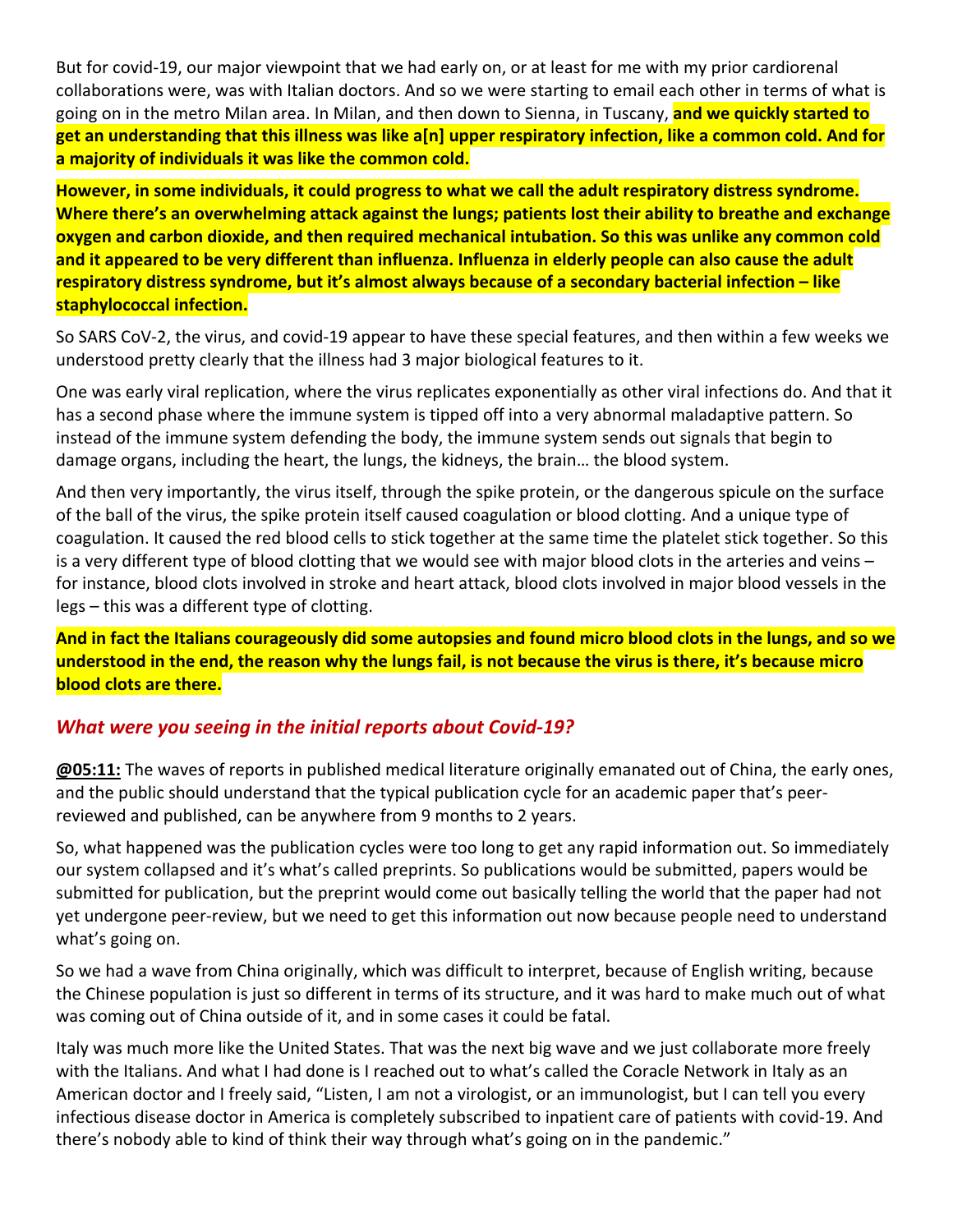And so what we learned relatively early is that this illness was clearly and strongly amenable to restratification or that baseline risks was very, very strong determinants, even more so than the virus itself for mortality. So what that meant is, the strongest determinant of mortality is age. And age itself is an underlying determinant or cause of death, if you will, in the general population. Then we start adding on the typical things that put people at risk for death of other causes: heart disease, lung disease, kidney disease, cancer, obesity, diabetes.

The interesting thing is that obesity appeared to be a super loaded factor. And so the virus seemed to really prey upon patients particularly who are obese. And there are some reasons for this, in terms of how the cytokines and immune factors are generated in response to the virus that could explain it.

**@07:48: But we understood** *quickly***, that individuals under age 50, for example, with no major medical problems, could ride through this illness** *very* **easily.** And in fact, the Swedes figured this out very quickly and said, "You know what? We're not going to shut down. We can just, this is sufficiently understood, that we can simply protect the individuals at risk the best we can, the best that any protection measure can, and then we'll just have our economy and our schools move along in a usual fashion."

With the pandemic, what happened is there was a global shutdown on travel, and a global shutdown on academic meetings. So for the first time in my career we could no longer meet with our colleagues – in the United States, or overseas. And academic medicine, its lifeblood is meeting and interchange of ideas. And so for the first time we could not freely interchange ideas as a group.

In fact I recall a teleconference early on held by the National Institutes of Health, strictly actually by the Division of insulin‐ Diabetes and Kidney Disease, it was that institute that I'm aligned with in terms of clinical trials, and it was led by Dr. Robert Star, a terrific scientist, and as I recall there were hundreds of people on that call to just learn about what was going on in other centers.

And people were asking each other, *"Well what have you seen out at UCLA?"* / *"What have you seen at Baylor?"* / *"What have you seen at Harvard?"* And so we were literally just communicating to try to understand what in the world is going on with this virus. *"Who needs to be hospitalized?"* / *"What happens when they're hospitalized?"* / *"Who needs mechanical ventilation?"*

**@09:33:** All of these interactions had us settle on the idea that this was enormously amenable to restratification. **People under age 50 without any medical problems, unless they presented with severe symptoms, they were going to be fine. Honestly. It was going to be like a head cold.**

But over age 50, there became a real risk of hospitalization and death. And the two important endpoints, the two important endpoints, were hospitalization and death. You ask Americans, *"What are you afraid of? Are you afraid of getting a cold and being at home for a few days or a few weeks?"* / *"Nah. I'm afraid, I'm deathly afraid of being hospitalized and obviously afraid of dying."*

#### **@10:09: Why was the hospitalization so, so frightening? Because for the first time, patients would be hospitalized, they were put into isolation, they could never see their loved ones again. Those who died actually** *never did* **see their loved ones again.**

The workers were terrified. They were wearing personal protective equipment, they had very reduced visitation to patients in rooms, they started using telemedicine services where the poor patients were in, glass rooms, no one was coming in and seeing them. And the care that was offered was modest. Honestly it was supportive care until patients needed to go on respirators. **So to sit in the hospital on oxygen,** *terrified***, day by day by day – no one being able to come in the room, not being able to see their family, these messages got out to other family members and it put America on watch, with extraordinary fear.**

Now over the last year, I've published, and I've managed to get this out despite the, our incredibly difficult publication cycles, I've published 40 peer‐reviewed papers on covid‐19. That may be more than anybody in America. One of my very first papers, the title of it, and the paper dealt with '*what are the important outcomes?*' That's hospitalization and death. And when I started to see that scoreboard come up on the major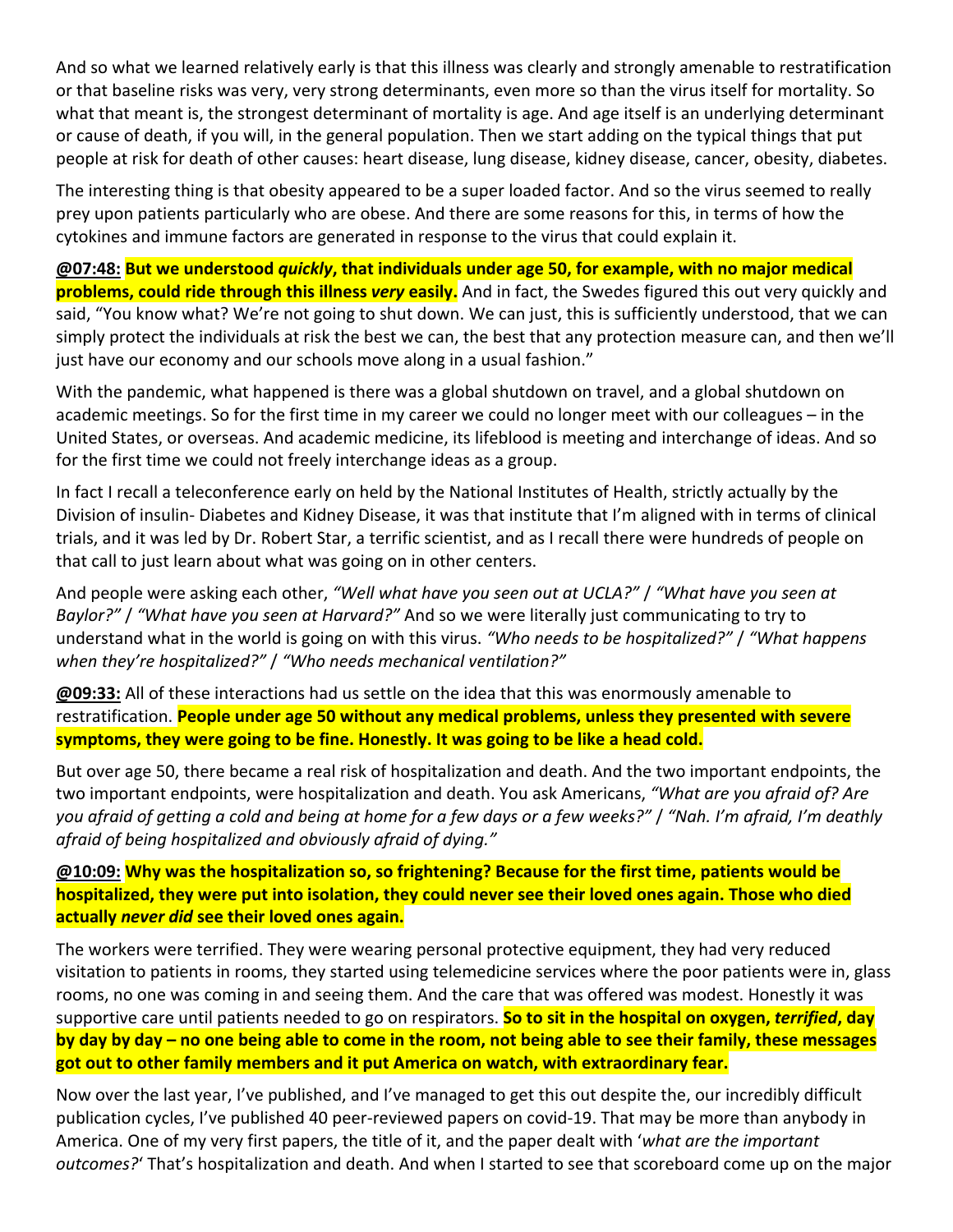media channels, where it listed positive cases and death, and all the Americans remember this, this was up there almost instantaneously, it came from Johns Hopkins, instantaneously, it was cases and deaths.

And I kind of wondered, how did they get that information so quickly? That was, amazing. We don't have death certifications and other things that are very rapid at all on who can be determining this. But at any rate, it was up there. And what I said was, I said, *"What really what we need to know is who's being hospitalized?"* Because if we can't figure out who's being hospitalized, and we can't figure out *where* the hospitalizations are occurring, we don't know where to allocate resources.

So I published a paper on this in the journal that I edit, *Reviews in Cardiovascular Medicine*, I immediately wanted to reach the American public; I published an op-ed in The Hill, which is a newsletter out of Washington, and I said, *"Listen. There's an emergent need, we need the hospitalizations."* And I screamed as loud as I could to the administration to say, *"Listen. Get an Executive Order to get the U.S. hospital census everyday so we can see what was going on."*

It never happened. We got an Executive Order to get the positive test results to come in from all the major laboratories, and through the hospital laboratories, because all the tests for the virus were under the emergency use authorization. So it was linked to an Executive Order. So the positive tests were just coming in to the Johns Hopkins Center, so we knew who was testing positive;

**@13:00: There was no control over duplicates, by the way, so if a patient had one or two or three tests, unless the system had a way of actually filtering out these duplicates, those piled on, and it really didn't take into consideration who was sick and who wasn't sick.**

So we just had test positive, and then we had the deaths, which started to take on a cadence of trailing by about 4 weeks after the positive test cases. But that whole death ascertainment was a real mystery to Americans. And what I said, I think was around March or April, I basically made this statement relatively publicly. I said, *"Listen, there are two bad outcomes. Hospitalization and death. I'm going to put together a team of doctors, and figure out how to stop these hospitalizations and death."*

**@13:50: I felt compelled, as an academic leader in medicine, if no one in the White House can say that, no one in the White House task force can say that, if no one in the FDA can say that, or the NIH or the CDC, and Americans were pouring into hospitals and dying, no one can make that courageous statement uniquely, and individually, and alone –** *I* **made that statement.**

# *How did you conceptualize the problem of Covid‐19 and how to deal with it?*

**@14:20:** We had… as our country's leadership, an inability to frame the problem. The problem was, there was a virus, it was popping up in clusters in the United States. And in most people it was causing a cold, and they got through it just fine. And other people it was leading to hospitalization and death. But we couldn't frame the problem that the virus in some people causes hospitalization and death. Let's stop it! Let's stop the hospitalizations and death. Let's treat the virus.

We could not frame that problem. Our leaders couldn't frame the problem. I personally didn't have any problem framing the problem. It's a bad thing. If there was another form of pneumonia out there, I would've said the same thing. Another form of newly acquired asthma, another form of urogenital infection or gastrointestinal infection.

**@15:17: Ebola had just been actually in Dallas, a few years earlier, and I think ebola hurt us in terms of our thinking. Because ebola was so terribly contagious and so quickly fatal, that the fear that ebola created in Dallas was extraordinary. I'll never forget it. Our medical center, one time I tried to get in one of the usual doors that I go into and there was a police officer there. I said,** *"What's going on?"* **He goes,** *"We're here to block anybody with ebola from coming in our hospital. We're going to shunt them to Presbyterian Hospital*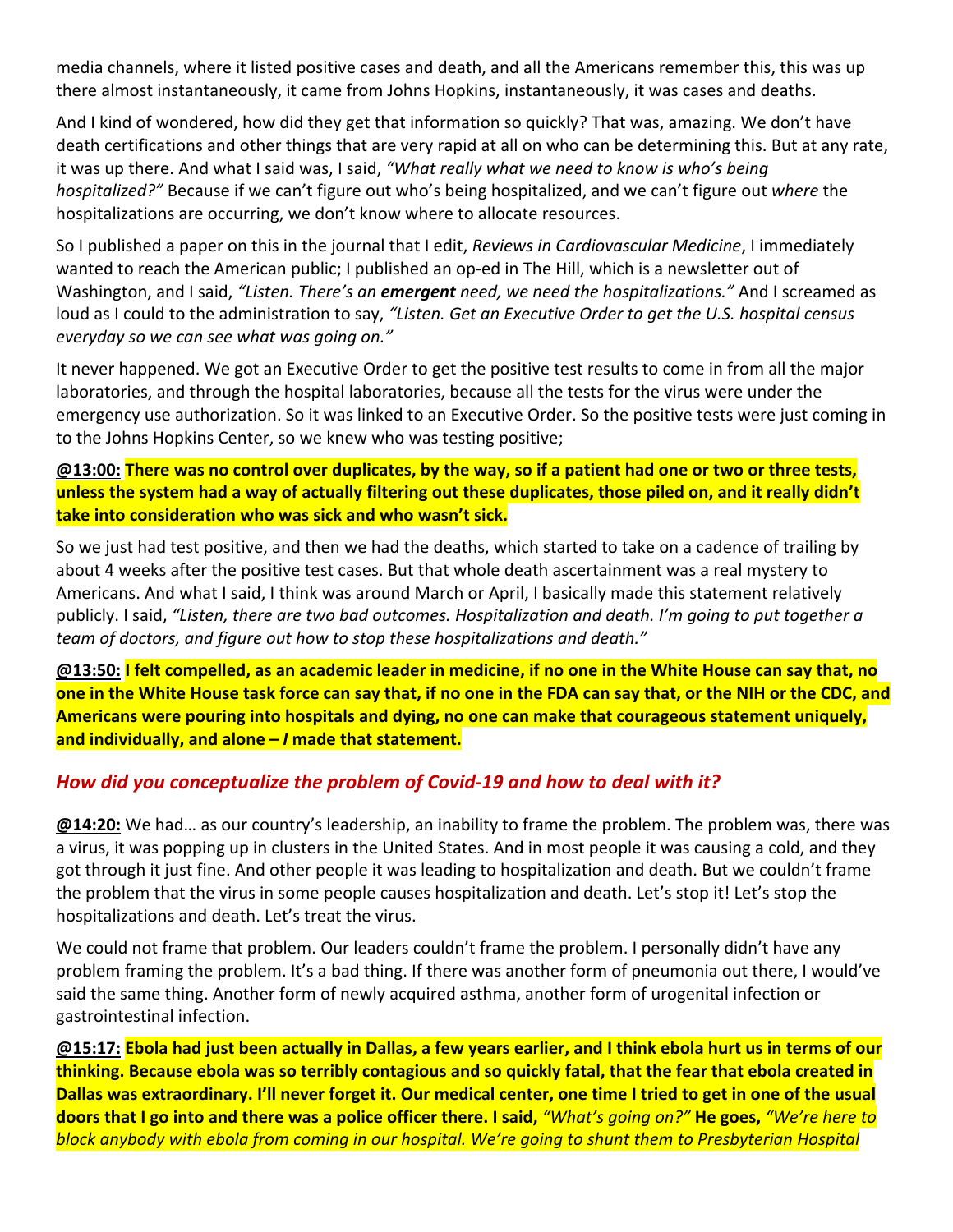*north of us."* **When do we "shunt" patients away from one hospital?… – The fear that ebola created because of this idea was terribly contagious and fatal quickly – I think set us on edge.**

And with SARS CoV‐2 virus, what we learned is, the average person sits at home for two weeks! There's no immediate lethality to the virus. In fact we've got a long window of time to make a diagnosis, organize treatment, and prevent hospitalization and death. So SARS CoV‐2 was very different from ebola.

But we look at other conditions where we readily accept the fact that somebody can fall ill at home, but if we start treatment early, with an infection, we can save the patient. That exists for community acquired pneumonias. It occurs for various forms of staph infection, including Staphylococcal toxic shock syndrome. It occurs for Diverticulitis and abdominal conditions. It occurs for skin infections, various forms of cellulitis, it occurs for meningitis.

**@17:03: And for instance, if someone had a form of meningitis, we wouldn't say,** *"Listen, sit at home for two weeks. And then if you're really really bad, and you're having seizures, and you can't even breathe anymore, then come in the hospital and we'll start treatment."*

**So the different, unique aspect of the medical response to SARS CoV‐2 and covid‐19 was for the first time we had an infectious disease, where the medical community settled into a groupthink – and this was supported, by the NIH, the CDC, the FDA, the American Medical Association, all the medical societies, it was supported by these societies – (long pause) …to tell doctors,** *"Don't touch this virus. Let patients stay at home. Let them get as sick as humanly possible, and then when they can't breathe anymore, then go to the hospital."*

**In fact, it was shocking, October 8th (2020), when the National Institutes of Health came out with their first set of treatment guidelines, because prior to that, none of the societies had any treatment guidelines! They actually didn't tell doctors how to treat the illness. Now there was suggestions about what should be done in the hospital, but Americans cared about what was going on when they got sick at home.**

**And the first set of guidelines said,** *"You get sick at home, don't do anything. Don't do anything. Come into the hospital when you really can't breathe."* / *"Still don't do anything, until a patient needs oxygen. Then start doing something."* **Like then actually give the first anti‐viral drug, which was Remdesivir.**

**Well that's 14 days after the virus had already started replicating! By that time the virus is long gone. When people can't breathe the problem is micro blood clotting in the lungs.**

**So the federal agencies – the CDC, the NIH and the FDA – were** *enormously* **inept in terms of perceiving what this problem was.** *Incredibly* **inept in applying any type of judgement or direction to doctors. And what had happened among the doctors was,** *"We're so terribly frightened, we're not going to do anything unless we have the intellectual support from our associations, from our federal agencies, from our medical societies."*

And it was just the opposite of what medicine had always been. Medicine had always been, early innovation by doctors, empiric treatment, small studies, randomized trials and then sponsored large randomized trials, in that order. And then after large randomized trials, then guidelines bodies would then look at all those large randomized trials, make determinations of what should be done, and then those guidelines bodies would issue guidelines and then the federal agencies would file the guidelines.

That's exactly what we do for mammography, colonoscopy, treatment of myocardial infarction, treatment of pneumonia, it always started out with early empiricism, then getting to guidelines and agency's statements *years* later.

*Why was there an assumption that nothing could be done to treat people in the early stages of Covid‐19 infection?*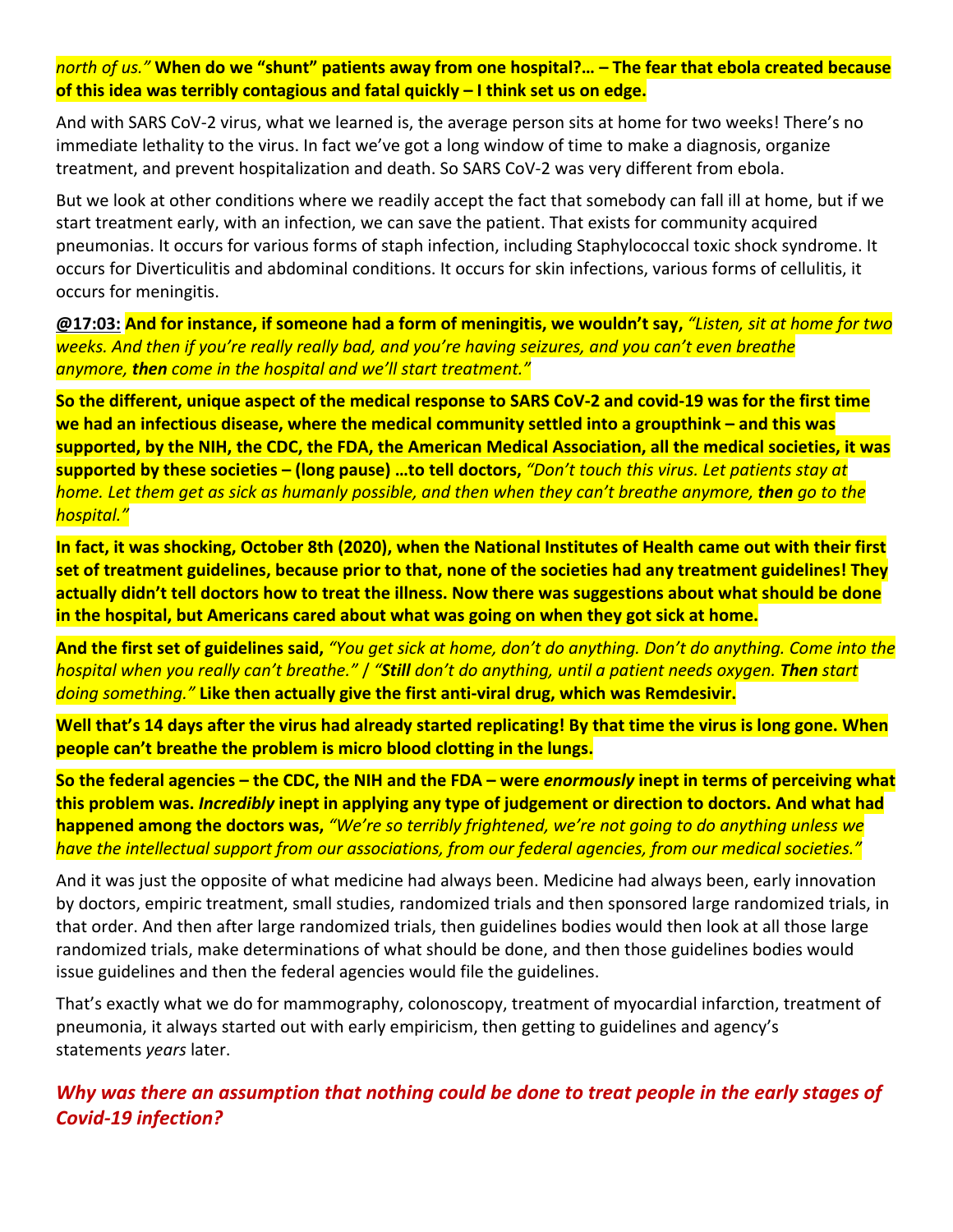**@20:00:** It was a dangerous assumption. To assume there's nothing that one can do for a fatal infection, is *enormous* blunder. It's a blunder by citizens. It's a blunder by health responders. And it's a *massive* blunder by agencies. Can you imagine, let's make an assumption. And could our assumption lead to the absolute worst possible outcome, which would be hospitalization and death. Or we could make another assumption. And say, *"You know what? It's treatable. We're going to try to treat it."*

Which dangerous – which assumption is more dangerous? *Absolutely* the dangerous assumption is to do nothing. The dangerous – you can take any example. Let's make an assumption on… traffic safety. You can assume that traffic safety rules and lines and stop signs and seat belts do something. Or you can assume they don't. Let's try. And let's have a free‐for‐all out on the streets right now and see what happens versus paying attention to some rules.

**@21:00: We never make assumptions that are dangerous to people. And the thing that really worried me about this whole thing is this series of extraordinarily dangerous assumptions. Can you imagine a senior citizen who has heart and lung disease, recovered from cancer, has some kidney disease, is handed a diagnostic test result and says,** *"Here. You have covid‐19. Now you have your fatal diagnosis. Our recommendations, based on the assumption we can't do anything, is: go home, and wait it out. – And when that panic, and that fear, and that breathlessness, and fever, is SO overwhelming, when you can't bear it anymore! – then, go to the hospital."*

And how do people go to the hospital? They call family members. They contaminate all their family members. They call EMS. Uber drivers. Taxi drivers. Every hospitalization in America was a super spreader event.

So this "assumption" that there's nothing we could do, and giving somebody a fatal diagnosis, with *no* instructions, led to a *massive* amplification of cases. So what we could have assumed, and what I *did* assume, was that there are some principles we could adopt from other precedents.

For example, every form of pneumonia known to man does better if treated early. Even influenza. And that's the reason why, Tamiflu, as an example, and there's an analogous product, are FDA *approved* for the treatment of influenza. They have some partial effect. Now do we ever use Tamiflu alone? No! We typically combine it with other drugs to get patients through the illness. There are supportive respiratory drugs. There are forms of inhalers. What's called beta agonist inhalers and steroid inhalers. We use those liberally in forms of emphysema, pneumonia, asthma, allergic pneumonitis.

There's other things that we can do to help patients get through the syndrome. The inflammatory nature of this syndrome became very interesting. We understand that antihistamines, as an example, Montelukast, aspirin, steroids, corticosteroids, play an important role.

#### **@23:17: If I had an asthmatic at home, I wouldn't say,** *"Listen. Sit at home for two weeks until you can't breathe anymore and then go into the hospital."* **Are you kidding me? I'd put that asthmatic on inhalers, I probably would use some empiric antibiotics in that patient and then some steroids, and I'd prevent the hospitalization to the best I could.**

So I approached covid‐19, respiratory illness, like any other with the following thought. And we pretty quickly put together our approach based on other precedents including influenza, including asthma, including bacterial pneumonia, as follows: that this was going to be amenable to restratification, those under age 50 who had no pulmonary symptoms, they could simply ride through the illness.

**@23:59: We had data suggesting that nutritional deficiencies seemed to increase the risk for hospitalization and death. And so that's where the nutraceuticals came in early on, that there was supportive data – not curative – but supportive data for zinc, for vitamin D, vitamin C, and interestingly a polyphenol substance called quercetin. There was some others that were considered, including lysine, and N‐acetyl cysteine, they became what we call the nutraceutical bundle.**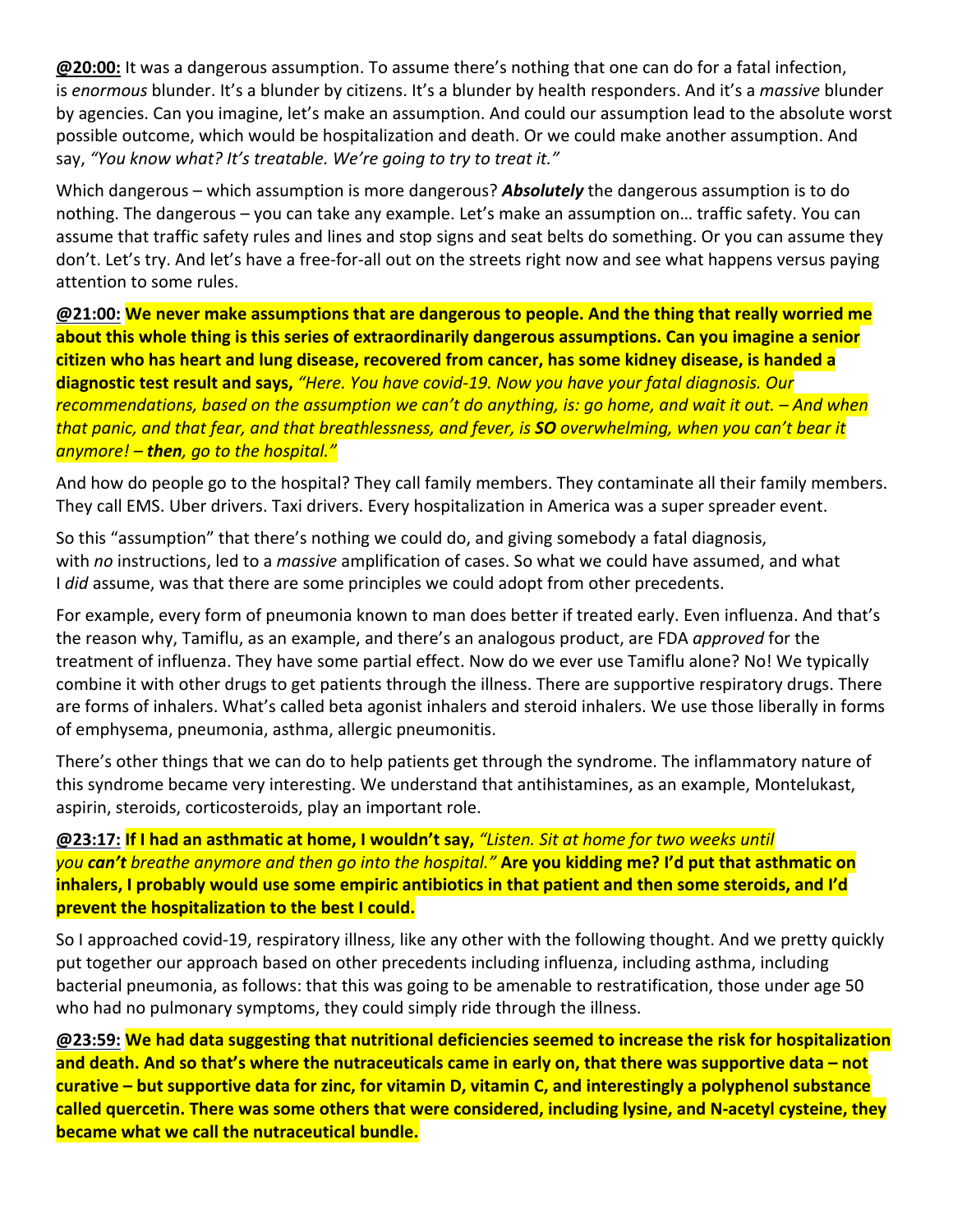So is it kind of reasonable to do that in patients? I would say yeah, if it's linked to mortality, we don't know anything else, there's no harm in these supplements, they're readily available, people can buy them. So we recommended the nutraceutical bundle for those under age 50, and really no medical treatment. That amounted to roughly of people getting ill at the time, probably 2/3 to 3/4 of patients really needing no treatment.

However, if someone below age 50 have medical problems, presented with severe symptoms, or over age 50 with medical problems, it became clear that the rates of hospitalization or death were greater than 1%, that was enough, greater than 1% – it's kind of the magic number in this whole equation, that's enough to do something. That's enough to do something.

We knew somebody at age 60, for instance, would face about an 18% chance of hospitalization and death. 18% chance, that's too high. In my field, cardiology, our guidelines say anything more than 5% is high risk. 1 to 5% is moderate, less than 1% is low risk. In general, for anything less than 1%, we don't go after it. So in this low risk group, we didn't go after it. But age over 50, young people presenting with severe symptoms, we went after it. So it was nutraceutical bundle.

What did we know next? The timeline was very interesting. We knew from SARS CoV-1, SARS 1, that's 80% similar to SARS CoV‐2. We knew from studies dating back to 2006 that hydroxychloroquine, a drug that's used for lupus, used for rheumatoid arthritis, it's used for other rheumatologic conditions, including dry eyes, as well as malaria: safe, was effective in reducing the viral replication in SARS CoV-1, we knew that. And so the United States knew that.

**@26:17: In fact, that drug was stock‐piled by the United States government, Australian governments, some European governments, the hydroxychloroquine was on boarded appropriately, and ready to rock and roll. In fact, many countries front‐lined hydroxychloroquine for high risk patients and still do so today. People go to Athens, Greece, Rome, Italy, across all of eastern Europe, central and South America; hydroxychloroquine is the lead drug. India and East Asia, hydroxychloroquine is the lead drug. So hydroxychloroquine played a role.**

**We also knew that by the summer, we knew that ivermectin played a role. This is an anti‐parasitic drug used for scabies and other illnesses. Safe and effective.**

So these drugs – how – the reason why they work against the virus is they get inside cells. A lot of antibiotics like penicillin doesn't get inside the cell. But these, what's called intracellular anti-infectives do. Japan, had an influenza drug that had the exact same activity as remdesivir – their first U.S. approved inpatient IV drug; that drug's called favipiravir. And the Japanese had data to suggest that favipiravir, like oral remdesivir, would play a role early on. And it was readily approved by 5 countries, FDA approved – FDA equivalent approved in those countries to treat covid‐19.

**So we had hydroxychloroquine, we had ivermectin, we have favipiravir, we combine it with either doxycycline or azithromycin, and those are antibiotics Americans know about. They get inside of cells, they're also intracellular anti‐infectives, and they were slightly assistive in a couple ways. They cut down on some of the bacterial super infection that would occur in the sinuses or respiratory tract.**

And we knew from some studies that there was about a 3% overlap between covid‐19 and what's called atypical pneumonias. Which would be mycoplasma, chlamydia pneumoniae, and these would also be responsive to these. So quickly, hydroxyzine, azithro, ivermectin and doxy – these were common – favipiravir and doxy outside of the United States, became common intracellular anti-infectives.

But those alone didn't carry the day. Because what happened is the viral replication tipped off what's called cytokine storm, or the immune system going haywire. And so doctors early on in the hospitals started using steroids. And we had some confusing literature – are they hurting, are they helping? And the British helped out a lot with the study and inpatient study called *'the recovery trial'*. And the recovery trial picked an odd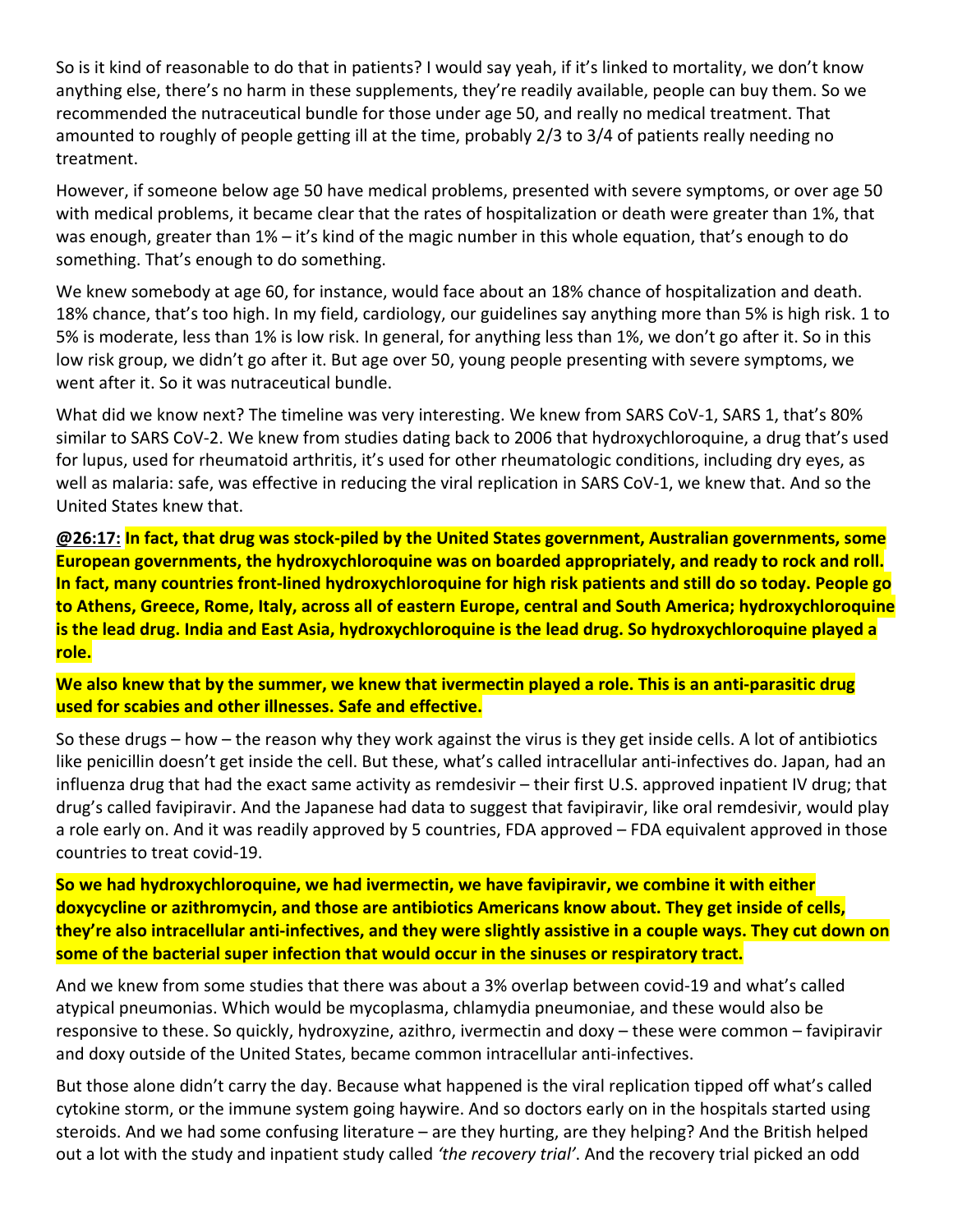corticosteroid, which was dexamethasone, in an odd dose, 6 milligrams a day. We typically use like 10 milligrams, 4 times a day. So an odd dose, but did show a small reduction in mortality.

And there was a meta‐analysis published, looking at hydrocortisone, prednisone, it turned out any steroid worked, in some reasonable dose. So in the United States we quickly adopt using prednisone, which we use in asthma frequently. And then another trial in the UK was done called the *'stoic trial'* using inhaled budesonide.

**@29:13: Now that was a very interesting development, because there was a maverick doctor, former military doctor, Richard Bartlett from west Texas. He even made the national news by saying,** *"You know what? I think inhaled budesonide works."* **And he said this early in the spring. And he was on national news, he says,** *"I'm trying it. I'm a doctor, I'm trying to help my patients, I am using empiric treatment. I know there's no randomized trials."* **But he was doing the right thing. That's what American doctors ALL should have been doing, is trying to help their patients by taking empiric choices on drugs that make clinical sense, and he tried it! And indeed it worked. The British did the stoic trial, and sure enough, there was over an 80% reduction in hospitalization if we just used inhaled budesonide in outpatients with covid‐19. So that made it on board.**

Montreal Heart Institute, one of the leading overall randomized control trial centers in the world, got funding from the National Institutes of Health, Gates Foundation, Canadian authorities, and tested a gout drug which works against the immune system, particularly works against the white blood cells and their ability to proliferate toxic granules and assemble microtubules, that drug is called colchicine. And so Americans would recognize this as a gout drug. **They carried out and conducted a prospector randomized trial, double blind for 30 days, the best quality trial done in all of covid‐19, and they demonstrated that there was a marked reduction in hospitalization and deaths. So colchicine came on board.**

**And so the last thing that we really had to look at was blood clotting. And to this day there has not been a single outpatient study of drugs to impair platelet aggregation or antithrombotics, however we can learn from inpatient studies and there's been very good analyses, they all agree, the use of full dose aspirin in the hospital is associated with reductions in mortality, and the use of full dose anticoagulation, whether that be injectable low molecular heparin, full heparinization, or we could even use oral anticoagulents as an outpatient, is associated with reductions in mortality.**

So what I had been doing is I was working with the Italians, looking at how these concepts were coming together, and I published a paper in the *American Journal of Medicine* on August of 2020. And I have to tell you, when I looked at the literature through the spring, working with the Italians… (long pause)… there had been, by the time I submitted the paper on July 1st, there were 55,000 papers in the peer-review literature. Not a single one taught doctors how to put drugs in combination and treat the virus.

And it seems so odd to me. We knew this was a fatal viral infection; in fatal viral infections single drugs *never work*! We knew this in HIV. We knew that we needed multiple drugs in HIV. We knew this for hepatitis C. We knew this for all the other fatal viral infections. We use drug combinations. Never single drugs. And the only thing we can do at that time is look at studies of single drugs, and find signals of benefit, acceptable safety, and then assemble them into regiments.

The clinical trials testing a 4 to 6 drug regiment… those haven't even been planned yet. I mean, the mortality rate would have been astronomical if somebody didn't step forward and have the courage to publish the concepts. And I guess that's what my role is in world's history for this.

**@32:44: I published a paper called the** *"Pathophysiologic Rationale for Early Ambulatory Treatment of Covid‐ 19"*. **And it was published in the August issue of 2020 of the** *American Journal of Medicine*. **To this day, that's the most widely downloaded paper from that journal of all topics. And, it went viral. And… literally. It went viral because the world was thirsting for an approach to covid‐19.**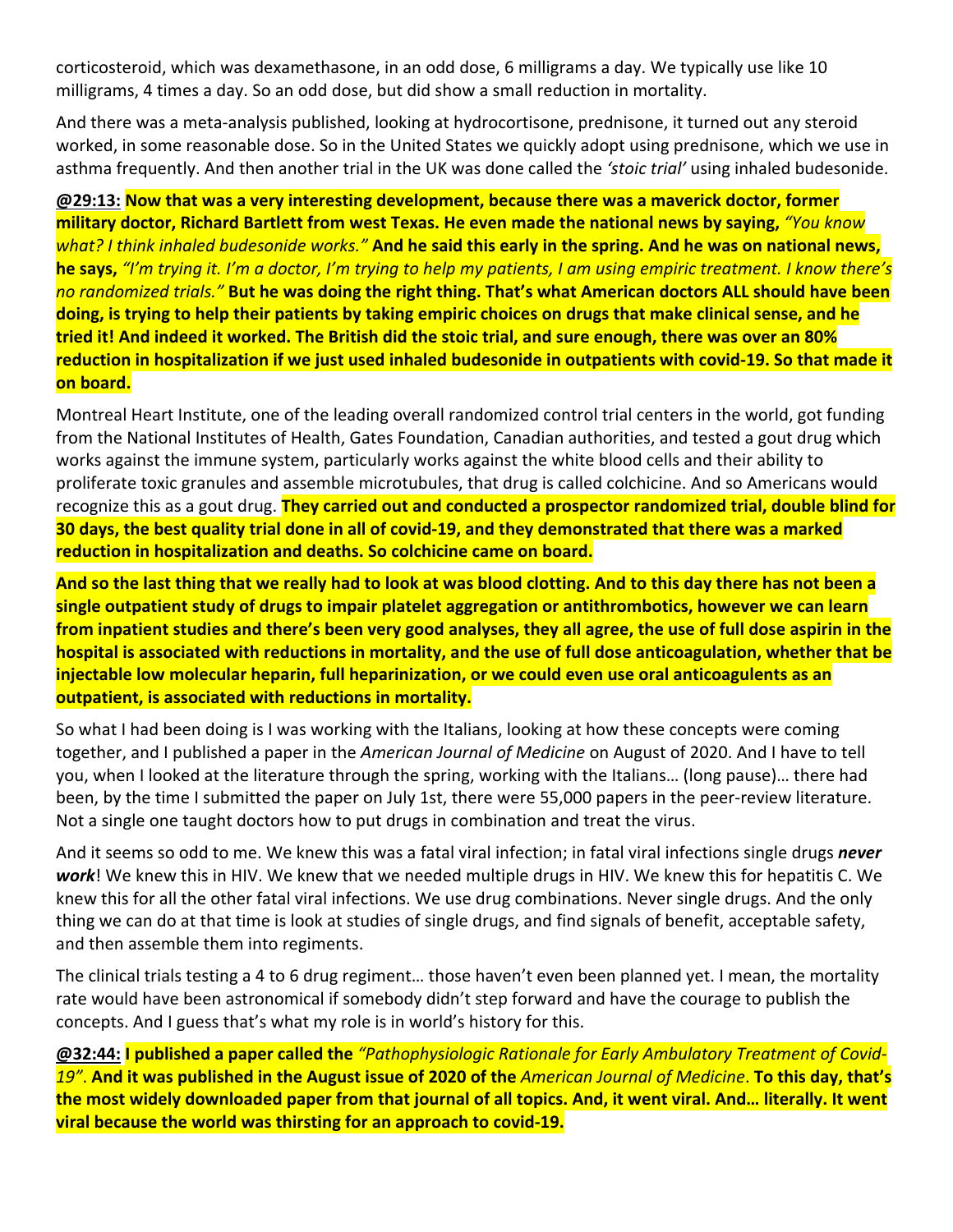Now, quickly after that was published I was managing all different types of communications regarding the paper; scientific and then also media related, and we have supportive data now coming in strong for ivermectin, for colchicine, for inhaled steroids, and Operation Warp Speed had delivered monoclonal antibodies directed against the spike protein, the pathogenic part of the virus. And they included a product from Lilly and another one from Regeneron.

So I needed to update the algorithm, and I put that together and published that in the journal that I edit *"Reviews in Cardiovascular Medicine"*, but with a separate issue and a separate unbiased editor that I didn't have influence on to make sure that was fully peer‐reviewed and vetted, which it was, and that was published in *"Reviews in Cardiovascular Medicine"* in August of 2020.

**@34:00: By that time there was a 100,000 papers in the literature, and outside of my first paper, there wasn't a single** *other* **paper that actually proposed a regiment or protocol to treat patients with covid‐19. It was almost extraordinary, that we were over 9 months into a fatal pandemic influencing the world, and no one could come up with an original idea? Of how to put drugs in combination to treat the virus?**

**We didn't have the Harvard protocol, we didn't have the Johns Hopkins protocol, we didn't have UCLA, we didn't have a World Health protocol… So this was extraordinary, that all the firepower we had in academic medicine, couldn't – they just drew a blank. Matter of fact, if you look at these centers across the United States and across the world, they never opened up covid treatment centers. They didn't have outpatient covid treatment centers. They didn't attempt to study or help a single outpatient with covid‐19.**

# *Why were there not more doctors speaking out or offering solutions for early treatment of Covid‐19?*

**@35:05: My contribution was… I think the ability to publish the ideas. [off camera: "OK."] This is very important. Others had the ideas. In fact, Vladimir Zelenko in New York City, an Orthodox Jew, stepped out of the box, he said,** *"Listen. We need to treat this. We can use some drugs in combination… hydroxychloroquine, azithromycin, steroids, other drugs"***, and he started putting drugs in combination.**

**Richard Bartlett in west Texas, Brian Tyson and George Fareed, former NIH scientist George Fareed came out of retirement: they went to really the crucible of covid‐19 down in California / Mexico border, and just opened up a clinic and had opened up a tent; people started walking up and they started treating them.**

**Didier Raoult in southern France said,** *"Listen. We can treat this."* **Him and a group of courageous French doctors opened up a large clinic in southern France and started treating patients.**

**We had Ivette [Yvette] Lozano in Dallas. She took her general practice building, on, by White Rock Lake, and turned it into a covid treatment center. She converted all her rooms to treating patients with covid. Oxygen concentrators and all the drugs – there's pictures of patients lining up on the side walk to receive treatment.**

**So it's interesting how the innovators were all independent, courageous doctors, and the academic medical centers drew a blank. They couldn't even pitch a tent to help people. And to me it was stunning that the academic medical centers, or even the large community centers, couldn't help a single outpatient. They couldn't even provide a patient brochure of what should be done. The CDC offered guidance like,** *"Take some tylenol and if you get really sick go to the hospital."*

The response to a treatable outpatient problem, they gave us two weeks, of opportunity to do something; the lack of that anemic, the lack of that response was stunning. And it had to do, in my view, because of a whole timeline of events that put a chill on the attempts to treat covid‐19. **The doctors and health systems and others, I think, in a relatively short order became actively** *discouraged***, from treating covid‐19.**

**I can tell you, I never got an encouraging email or phone call saying,** *"You know what? Do the best you can for your patients. Try to help them. These hospitalizations are terrible. Please. We support you in using your*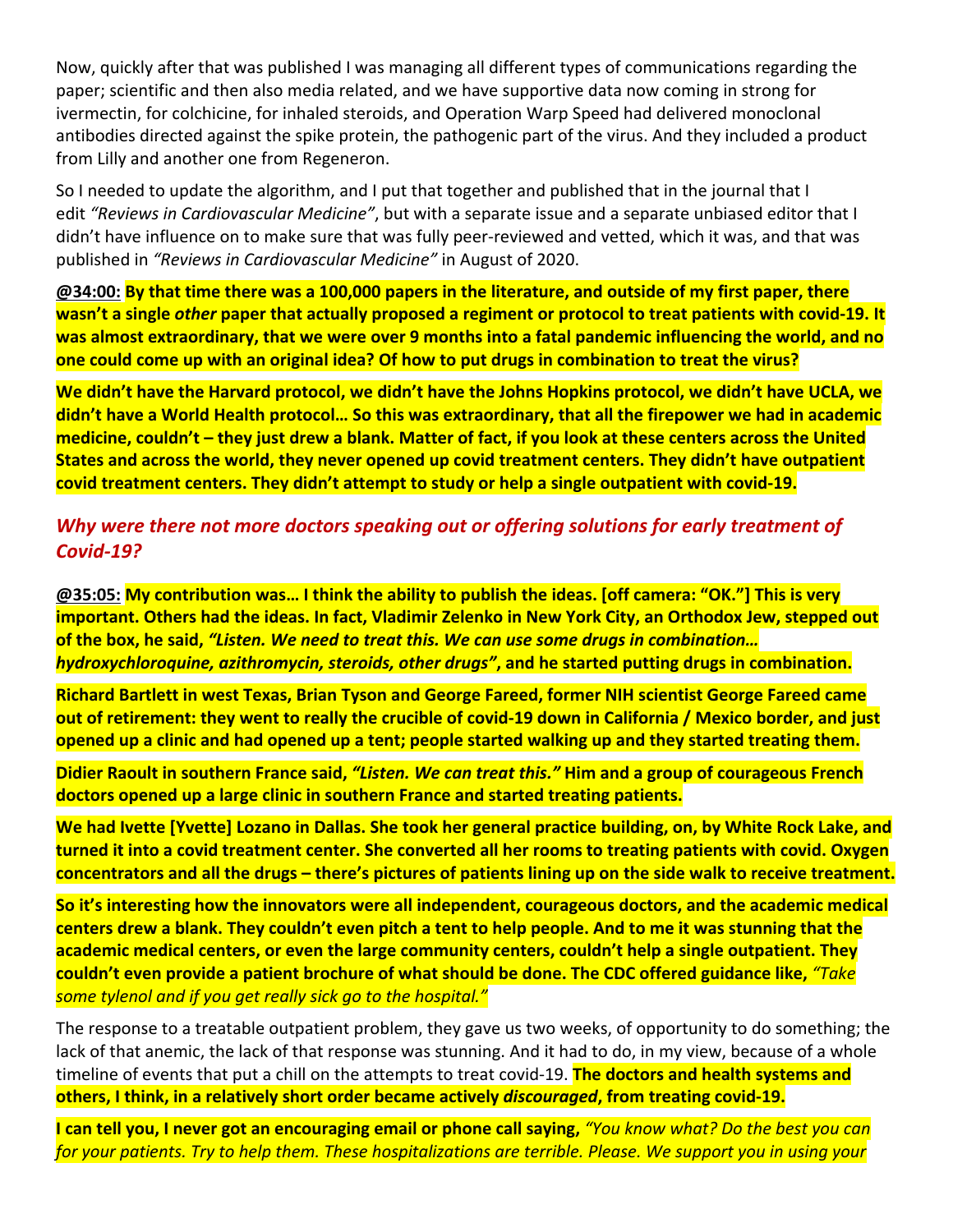*best judgement."* **Or,** *"Here's a few suggested things you can do."* **I never got any of those emails from medical societies,** from others –

In fact, there was only one medical organization – just like there's, you know, a few courageous medical doctors – **there was one courageous medical organization, the** *Association of American Physicians and Surgeons***, that saw what was going on. And interestingly that organization is an organization that represents** *independent* **doctors. Not those employed by hospitals, or big medical groups, or medical schools, but independent doctors. And they saw what was going on, and the first thing that they attacked was the stockpile of hydroxychloroquine.**

So what happened was, the U.S. had an ample supply of hydroxychloroquine. And the only issue was, start using it – and start putting it into combination with the other drugs to treat covid-19. It seemed terrific. And the first event in the timeline was the FDA emergency use authorization for hydroxychloroquine.

**@38:34:** So the listener should understand that an emergency use authorization would be for a brand new drug or product, where there is a great unmet need, there's not enough time to do all the testing, and that we would do an EUA for that. There's a government mechanism for that; it's under emergency circumstances. **That wouldn't apply to hydroxychloroquine. It was already fully FDA approved, it was out for 65 years, it was safe, we had used it in pregnancy, we knew all of its safety profile, doctors knew how to use hydroxychloroquine; I used it in my practice, it was just not a big deal. It didn't need a EUA.**

But so the EUA went out on hydroxychloroquine and said, you know, this EUA, with language, and it says *"restricting hydroxychloroquine to inpatient use"*. Okay. And so, one of the first big studies out of the block was done in thousands of patients out of Henry Ford. And it was great news! **That hydroxychloroquine was associated with a large reduction in mortality,** *if* **applied early. But the later it was applied in the hospital stay, it didn't look like – patients were too far gone.**

I wrote the response to that in several publications across the, across the United States. And one was an op‐ed in The Hill. Cause as I saw this, I basically made the case that emergency use authorization was an effective restriction. It should be lifted and we should use hydroxychloroquine wide open. And then something *really* **terrible** happened. Keep in mind that the Henry Ford data was very positive, we had the EUA, the U.S. had stockpiled it…

The National Institutes of Health, the Allergy and Immunology branch, had commissioned a several thousand prospective, double blind randomized placebo controlled trial of hydroxychloroquine, and azithromycin in outpatients with covid‐19. They had funded the trial. They got the drug supply. They got the placebos. They set up all the studies centers in the United States. We were all ready to go. That was in the spring. Terrific! Everything is coming together.

**@40:40: And then what happened was a fake paper was published in Lancet. A fake paper. Now Lancet, the listeners should understand that Lancet is like the** *New England Journal of Medicine***. It's one of the most prestigious medical journals in the world.** And when a paper is submitted, there are so many checks on validity: *"Where is the paper coming from? Where are the data coming from? Validating the data?"* Then it's sent out to peer reviewers who are independent. They check everything in the paper, they give comments about: *"Was this reported? Was that reported?"* What have you. So many checks on papers and then it comes back and then there's an editorial decision made on a paper, and then it's published. That's called peer‐ review. That ensures to the public that papers are not fake. It's very important. It ensures to the public that things are not falsified.

Well this paper had authors from Harvard, it came from a company called Surgisphere that no one really understood what this company was about. And the data was a large data set of inpatients with covid‐19 from all over the world that had in depth drug exposure data. We didn't have that back then. You know, that was from December, January, February, this was just emergent. We didn't have this. The average age in that paper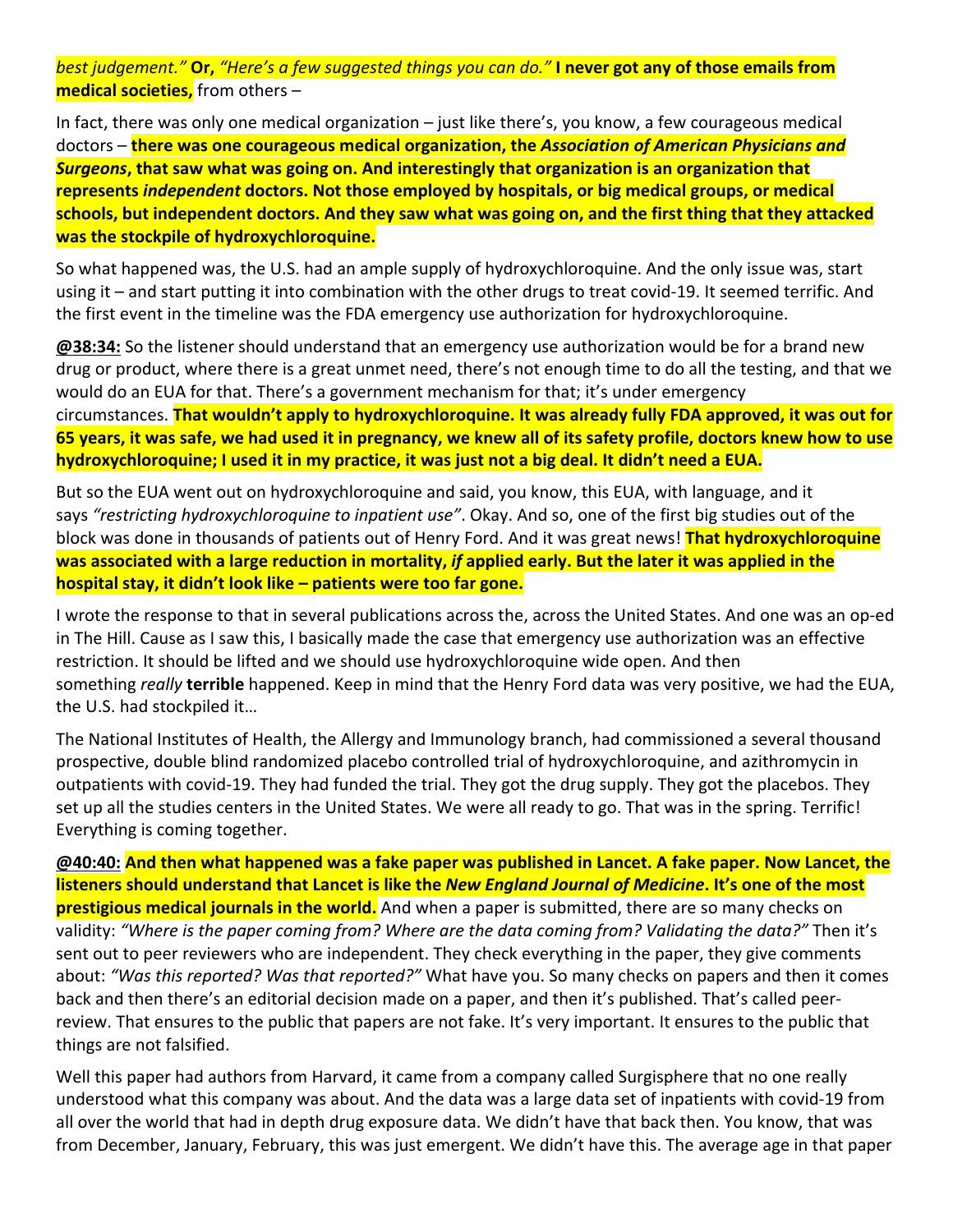#### was 49 years old. **And the paper implied that use of hydroxychloroquine was dangerous. And Lancet published this falsified paper.**

Somehow it fell through all the other peer‐review, and how can they possibly publish it? And as soon as it came out, I knew in 2 seconds that it had to be wrong. We don't hospitalize people in their 40's. **And hydroxychloroquine, in fact, is associated with benefit, not harm.**

**@42:24: This paper in Lancet, frightened the entire world. It was like a shockwave. And there was a whole series of reactions. People started publishing papers,** *"Oh, hydroxychloroquine could be dangerous."* **All these academic doctors,** *"Case closed. Hydroxychloroquine doesn't work. Stop using it."* **Hospitals started pulling it off the formularies. It was extraordinary what happened with hydroxychloroquine. In fact, the USFDA put out language, that said,** *"Hydroxychloroquine shouldn't be used, period! We're canceling the EUA for inpatient use, and it shouldn't be used, period!"*

**So that FDA language then went to the AMA. And the AMA says,** *"Well don't use hydroxychloroquine, period. Inpatient, or outpatient."* **That went to the pharmacy boards. Pharmacy boards said,** *"Oh, doctors shouldn't be using this."* **So as doctors were treating patients in the community, prescribing hydroxychloroquine, next thing you know, patients would show up to the pharmacy and the pharmacist said,** *"Sorry, I can't dispense it. My board says that I can't."* **And then doctors licenses started to become threatened. And then, you know, then all of a sudden there was a cascade of events, hydroxychloroquine being the lead, that put a chilling effect on anybody's attempt to treat covid‐19 as an outpatient.**

## *Why did the regulatory authorities and mainstream media tell the public that Hydroxychloroquine was dangerous and ineffective?*

**@43:40:** Hydroxychloroquine, I think the fair statements are, it's the most studied and utilized therapeutic in the world for covid‐19 to date. There are hundreds and hundreds of studies. And hydroxychloroquine was appropriately acquired and stockpiled by the U.S. government. **President Trump, who I personally think was very weak in the response, he could not articulate that hospitalizations and deaths were a serious problem. He could not assemble a team of doctors who were learning how to treat covid‐19. Neither could the NIH, or the CDC, or FDA. We had gross failures from U.S. presidents and the major agencies.**

**Can you imagine to this day, we still have not had a doctor in any position of authority in the United States,**  who's actually ever seen a patient with covid-19 and treated them. None! It is extraordinary what's happened. So how, President Trump mentioned hydroxychloroquine, let's try to give it a shot. And then immediately he was bashed down by his detractors. I thought it was a very weak statement to begin with. But he was bashed down. **And people have always held him up as, oh, it was Trump. If he hadn't mentioned hydroxychloroquine none of this would've happened.**

**I disagree. I think, that there was an** *enormous* **effort to suppress early treatment, and hydroxychloroquine was initial lightning rod. Remember I mentioned that NIH trial? You know what they did after 20 patients? Disingenuously, they said they couldn't find covid‐19 patients, and they shut down several thousand patient trial. They shut it down after 20 patients. That never happens! They purchased the placebo. They found the study centers. They had the binders. They had the nurses hired. They had everybody ready to treat Americans with hydroxychloroquine and azithromycin and they gave up after 20 patients. That was extraordinary.**

**@45:30: The false paper published in Lancet was extraordinary. We started to have an array of incredibly flawed papers publishing exaggerating cardiac effects of hydroxychloroquine.** *"Oh, it could cause dangerous arrhythmias."* **There was one that I mentioned in my U.S. Senate testimony, it came from the Mayo clinic, it said hydroxychloroquine could cause a scar in the heart. They actually, they had a heart, and they showed a huge white scar. In fact, I ultimately hunted down that paper, hunted down the authors, and the publisher, and I demanded a retraction. Ultimately I got a conciliatory letter published saying,** *"You know what? We're*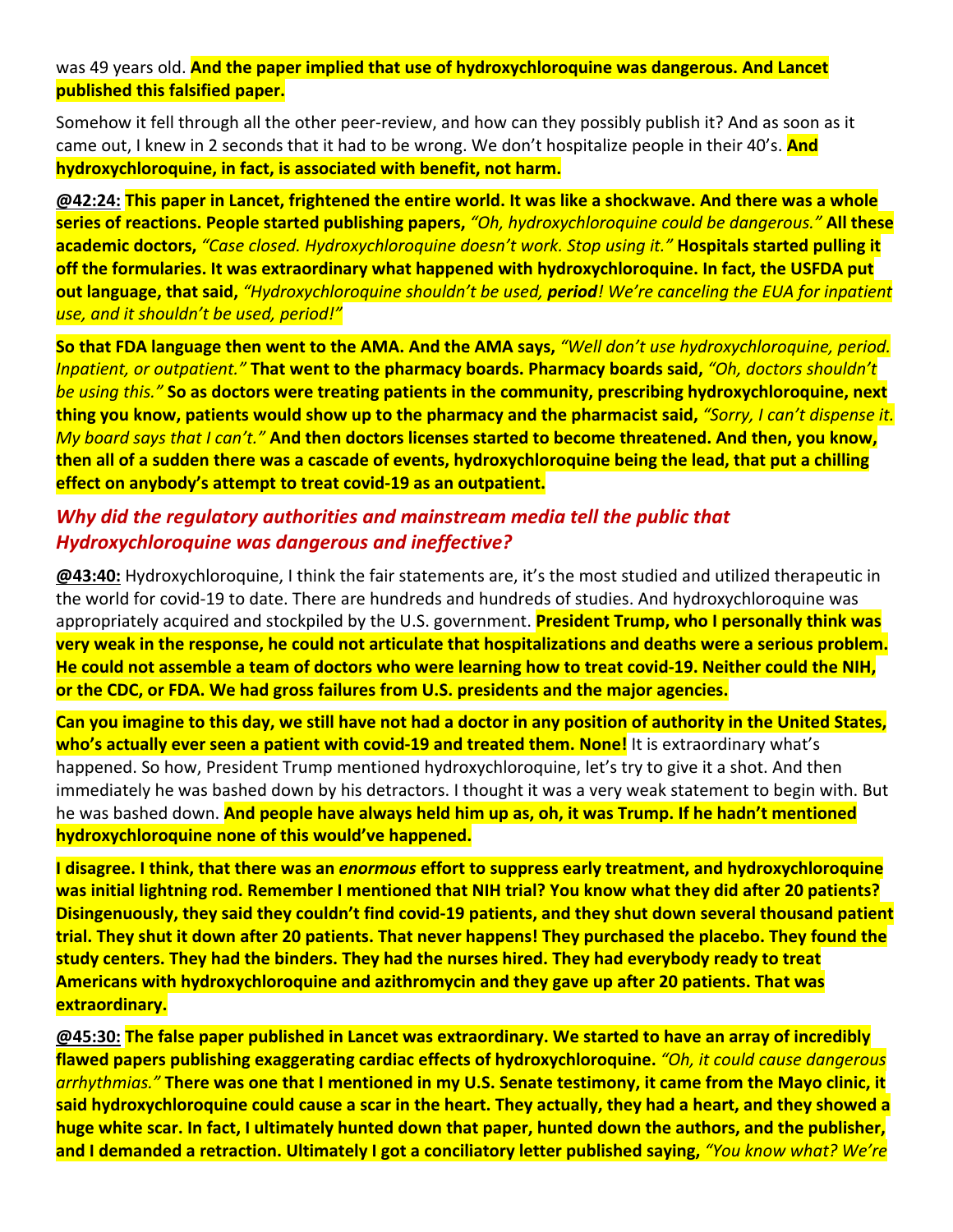#### *sorry. It doesn't really cause a scar in the heart."* **So people started to intentionally try to damage hydroxychloroquine so it would not be used in covid‐19.**

Yet, other countries held with it steadfast. I mentioned all the countries to this day that use hydroxychloroquine. And now we have studies, for instance, a study from Iran, in 30,000 patients! A massive study. And they treat about 25% of people appropriately of hydroxychloroquine in combination with other drugs. And it has a massive reduction in mortality. So hydroxychloroquine was a mainstay, the prospective randomized trials, we just isolate on them, pre-hospital studies are all positive, now is it a game changer? No. I'd say it's about a 25% reduction in endpoints. But it's a very useful drug, to get started early. It's not a single drug, it wouldn't rely on it alone, but hydroxychloroquine itself, I think is a poster child for what happened.

You know, early on in this, I became of national attention. I received calls from the White House. I was contacted by the U.S. Senate. I became known on social media which I was never on social media before. I'm not an immunologist, I'm not a virologist, I'm not an infectious disease doctor. But I'm a good clinical doctor and I understand drugs. And I understand drug safety very well.

**@47:24:** Hydroxychloroquine had a signal benefit, acceptable safety. **I was contacted by doctors in Africa, that anonymously told me,** *"Dr. McCullough, there are some bad guys raiding the pharmacies at night, and they're coming in and burning the hydroxychloroquine."* **I said,** *"Who are these bad guys?"* **They said,** *"We don't know. But they look like they're some type of mercenaries or operatives."* **Mysteriously, the second largest hydroxychloroquine producing plant outside of Taipei burned to the ground.**

**So… hydroxychloroquine, as a simple, safe and effective drug, to this day seems to be a poster child for worldwide comprehensive efforts to suppress early treatment.**

And of interest, as the data came on with ivermectin, ivermectin became the next drug. Now of interest with ivermectin, there was an associated group that formed, called the Front – the Frontline Critical Care Consortium, the FLCCC – it was led by Pierre Kory; I identified him, and Dr. Paul Marik, I communicated with him, we had teleconferences, and I recommended Dr. Kory testify at the second U.S. Senate hearings in December. Also Dr. J.J. Rajter from Florida. Dr. Rajter had tried ivermectin in all of his sick patients in Florida hospitals and was enormously successful in reducing mortality, published his paper in CHEST, one of the best pulmonary journals, so I give him tremendous credit for that.

And so Dr. Kory and Dr. Rajter presented what became a very compelling case for ivermectin. If people were sufficiently turned off by hydroxychloroquine, we could focus on ivermectin. Dr. Tess Lawrie, who's considered one of the world's most prominent analysts in the UK, published – **and Dr. Andrew Hill as well, published incredible analyses demonstrating that ivermectin reduced mortality inpatient** *and* **outpatient. So a little different than hydroxychloroquine. Hydroxychloroquine takes a little time to work, and probably doesn't work at the very end of the illness, but ivermectin miraculously worked through the range of illness.**

And so the data started coming on for ivermectin and there was enough push power for emphasis on the National Institutes of Health guidelines where they made a specific statement regarding ivermectin. They said, *"You know what? We understand the data with ivermectin, we can't be for it, and we can't be against*  it." It's the same statement that they made for the emergency use Regeneron and Lilly antibodies. The NIH said, *"We understand the data. We can't be for it or against it."* But at least we got a neutral statement out of them.

**@50:07: Hydroxychloroquine still to this day has a series of negative statements on this, and doctors have literally had to fight for their medical licenses in order to prescribe hydroxychloroquine. One by one by one, all of those licenses have been restored. All of those state rulings have been overturned. All the medical societies have been overturned. And hydroxychloroquine is used today. Ivermectin is** *widely* **used today.**

Both drugs, can not only treat the infection early, but they can prevent the – there's prophylactic studies – they can prevent, if patients take these drugs periodically, typically once a week or so, they can prevent covid‐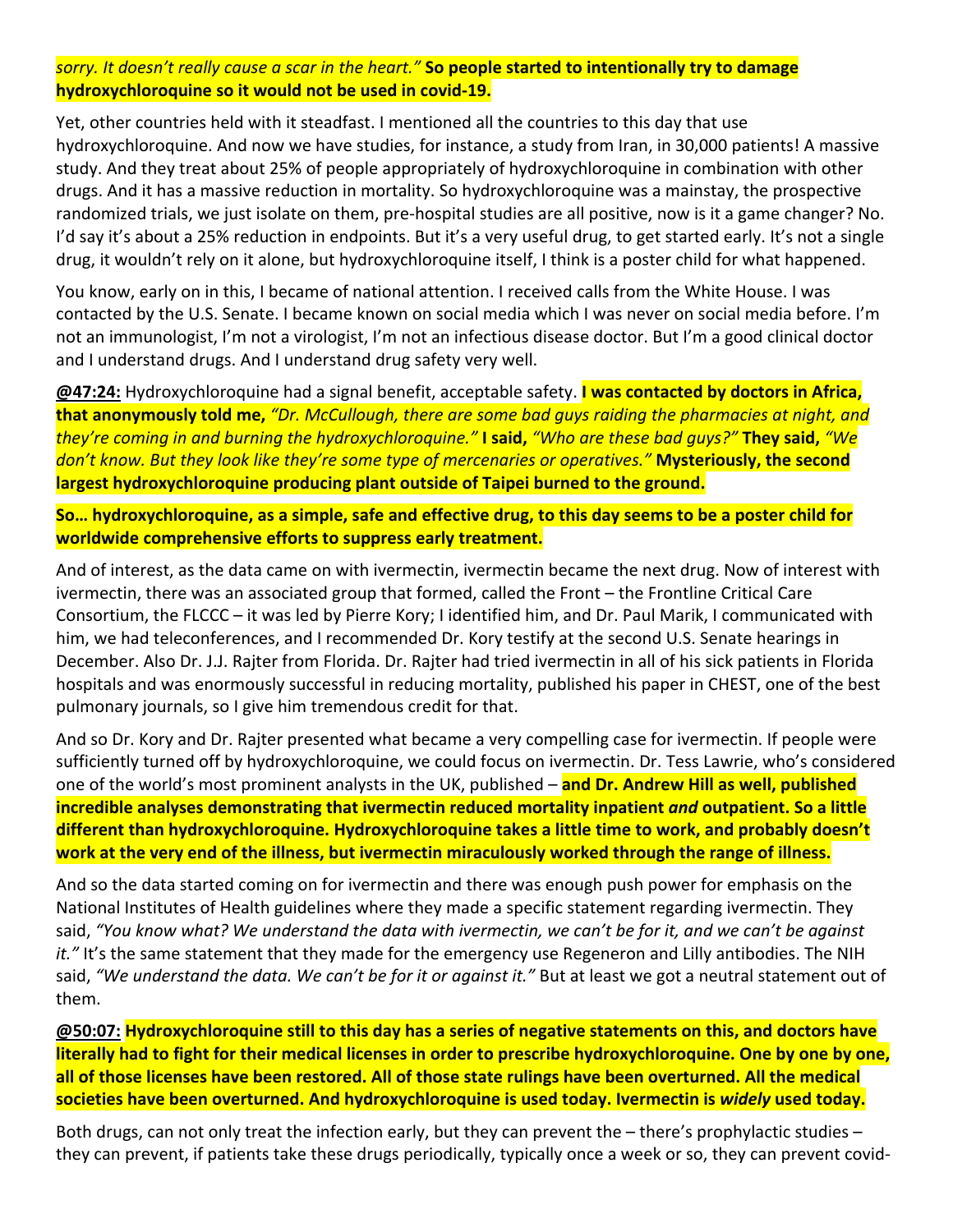19 from becoming an illness. They are preventive. In fact, I led one of the very early studies of hydroxychloroquine here in Dallas to protect our health care workers, that these drugs are about 90% effective. They are about as effective as the vaccines in preventing/acquiring covid‐19.

When someone's ill, I never prescribe these drugs alone, but I prescribe them in what I call sequence multidrug therapy. But that is the approach that independent doctors have taken in the United States. **And uniquely not a single academic medical center today, or community medical center today treats covid‐19 patients as an outpatient with the goal of reducing hospitalizations and deaths. Why would these centers not want to help their patients?**

# *Why didn't more doctors resist the directives against providing early outpatient care for their patients?*

**@51:43:** You know, doctors clearly have a groupthink, and doctors want intellectual support for what they do. That's the reason why we meet all the time, that's the reason why we go on rounds together, that's the reason why we have conferences every day. We want to intellectually support each other for making decisions on patients for the assurances we're making the right decisions.

And what happened was with the pandemic, all of our meetings were dissolved, we could not meet with each other anymore, there wasn't a chance to have much intellectual support. **And each doctor, one by one, had to make a decision. When the next patient called and said,** *"Listen. I'm sick with covid‐19. Can you help me?"* **There was a binary choice. The choice was,** *"Nope. I'm not going to help you. Nothing works. There's nothing I can do. Just wait until you get hospitalized."* **or the answer could be,** *"You know what? Let me try."*

**And what we found is that binary choice was the biopsy of who really had courage and who really had excellent clinical judgement. And doctors who were not confident in their clinical judgement quickly said,** *"You know what? There's nothing you can do."* **And they got into that groupthink. And that could've been 90%+ of doctors had a.) a lack of clinical judgement, and a lack of courage. And what I found in this whole thing is those two things are rare. And for me, it was just very natural. It was very natural.**

My, my father was one of the first nursing home covid‐19 patients in Dallas. He was the very first one at Presbyterian Village. He got covid‐19, had pelvic fracture, he's flat on his back, **a scared PA says**, *"Your dad's got covid. He's in a unit. We don't know what's going to happen."* **His mortality being completely bedridden, with dementia, and now covid, I can tell you, he was facing an 80% mortality of just having covid just ravage him.**

**So what did I do? Did I make that binary decision of doing nothing? Of course not! Of course not! If I could ever message any American doctor, or any doctor in the world right now,** *"Have some courage, and trust your clinical judgement."* **I did. And that's what** *real* **doctors do. And I will** *never* **apologize for that.**

Of course my dad was treated with hydroxychloroquine. He was treated with azithromycin. He was treated with aspirin. We put him on lovenox, is a blood thinner. The full nutraceutical bundle. Zinc, vitamin C, vitamin D, quercetin, open the windows, get that virus aired out there. And he got really sick, as expected. He had dementia, his wishes were to not go to the hospital. Not go on a mechanical ventilator, we treated him right there. It took 60 days, and it was a long illness. But he survived. And that was early.

**@54:44: And that taught me that if I'm willing to do that for my father, I have a Hippocratic Oath, and I have a fiduciary responsibility to my patients. And I refuse to let my patients die of this illness. And when I testified at the U.S. Senate, I told the American people, I have always treated my high‐risk patients. Always. And at the end of my opening statement, I held up the protocol, and I told the American people,** *"I'm not asking for permission to do this. I'm not. But I'm asking for your help."*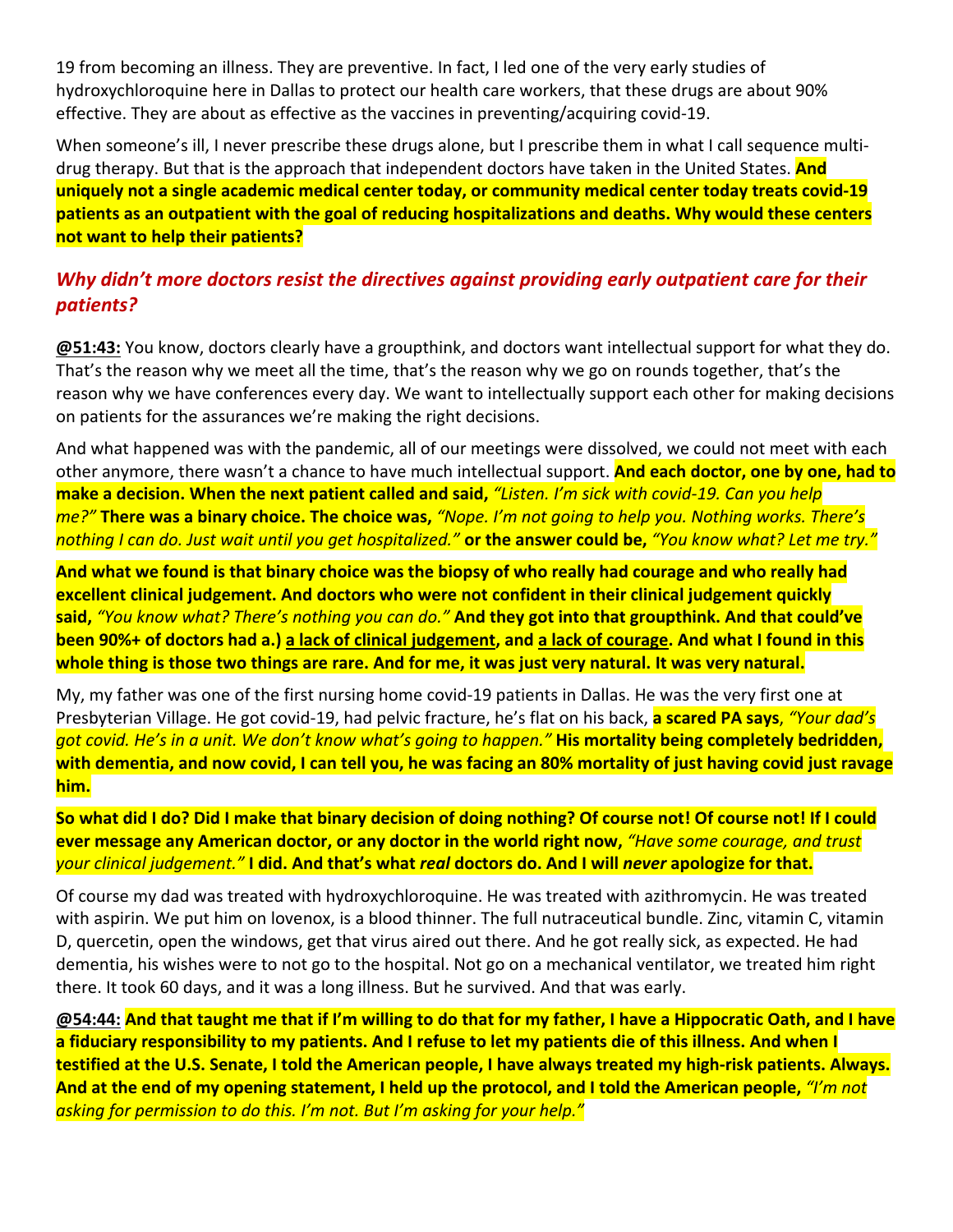That's a very, very important statement. Because my patients were appropriately treated to the best of my ability. **And we have 600,000 dead Americans, that were** *not* **treated appropriately, and not treated to the best of the ability of their doctors. And that will go down in historical shame for our country. I think it is a travesty that we have 600,000 dead Americans, not – vast majority of them didn't get an ounce of treatment – in fact there were medical groups that adopted policies that they weren't even going to answer the calls of covid‐19 patients, and they were** *millions* **of patients needlessly hospitalized.**

We had data that came in later from Dr. Zelenko in New York City, Dr. Proctor here in Dallas, who did the same exact thing, showing that our methods could reduce hospitalization and death by 85%. And I'm sorry, there are no prospective randomized trials of 4‐6 drugs; there are none planned, so therefore, without any large trials, there are not going to be any guideline statements, and without any guideline statements, we'll never have any agency's support for this.

**@56:33: But this is about courageous doctors saving Americans, and I would go farther than this. This is about courageous doctors saving the world.** So now we have the Association of American Physicians and Surgeons. We have FLCC in the United States. We have 250 treating doctors. We have 4 national telemedicine services, 15 regional telemedicine services. We're treating 10‐15 thousand patients a day.

Forget the U.S. government. Forget what anybody says about this. Americans are getting treatment. That once our message on early treatment came with two U.S. Senate hearings, headed by Senator Ron Johnson, the hospitals started clearing out in the end of December / early January, because early treatment markedly reduces spread and dramatically reduces hospitalization and death. It's the only thing that does that. The hospital doesn't save all the patients. I'd say the hospital honestly has a very modest impact on anything with covid‐19. **It's all about early treatment. The hospitals started clearing out, the curves came way down in the United States. That's before anybody was fully vaccinated.**

And I testified in the Texas Senate on March 10th [2021], I said, *"Listen. we're at by standard CDC equations, we're at herd immunity!"* **By March 10th! No vaccine effect. That's actually just treating patients.** In Texas, we had 35 treatment centers, out protocols and methods work, and I have learned over time there are so many ways to treat the virus.

I've had a seminar with Dr. Shankara Chetty in South Africa, he said that hydroxychloroquine and ivermectin, just like in the United States, had become so politically charged, doctors were losing their license, in fact, some doctors were jailed in trying to help patients with covid‐19. He gave up on them!

He's treated 4,000 patients, fewer than 10% got hydroxychloroquine or ivermectin, he treats them, he times the illness. He waits to day 8 and then he starts inhaled and oral steroids, he starts aspirin, other anti‐ inflammatories, Montelukast, and the high-risk patients he uses anticoagulants on the back-end. And he saved virtually everyone outside of a handful of patients – out of 4,000 sick patients in South Africa.

**@58:34: So what I've learned about this virus is if doctors do anything, to try to help patients, they can reduce hospitalizations and death. And the only reason why this is such a horrible thing in American history is because doctors failed to act.**

# *Why, when it came to Covid‐19, did so many doctors agree to depart from longstanding medical practice in terms of seeking and formulating early outpatient treatments for their patients?*

**@58:56:** The USFDA puts out thousands of drug warnings per year. In fact, Americans know this, cause they see a drug advertised on TV and it says, *"Warning: may cause death. And may cause – what have you."* So we get thousands of warnings per year. FDA recalls drugs, put black box warnings on drugs. Doctors still use these drugs. They understand the warnings. About 40% of drugs are used off the advertising labels. So once a drug is older it's original advertising label doesn't really apply, so we use drugs quote "off‐label" all the time. That's common.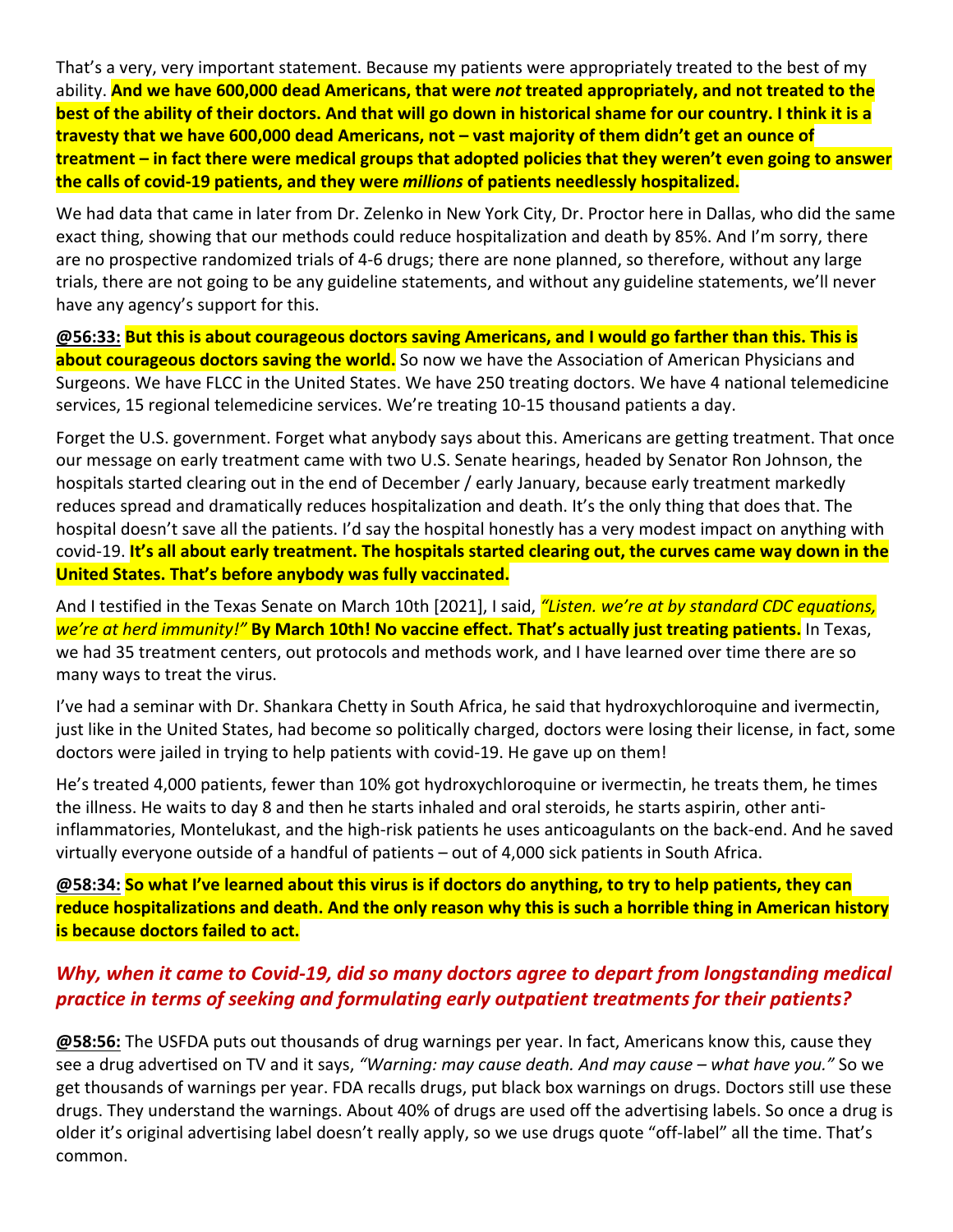**But what happened in covid‐19, is because of the tremendous fear that settled in over our country. Whatever statements came out by the USFDA, the NIH, the CDC, started to take more weight than they ever would in the past. So if those agencies said something, like,** *"Don't use hydroxychloroquine"*, **that emanated down through the AMA and each of the pharmacy boards where they actually denied patients hydroxychloroquine.**

**In fact, there are probably patients who** *died***, because the pharmacy did not dispense the hydroxychloroquine to patients. Or the ivermectin. There are doctors who started getting warning letters, stating – Dr. Richard Urso from Houston, and another doctor stepped out of his role like I did to treat the virus, got warning letters from the Texas Medical Board:** *"We're going to examine your license. We understand you're prescribing hydroxychloroquine, trying to help covid patients."* **Okay?**

**These doctors, like Dr. Robin Armstrong, Dr. Robin Armstrong, in Texas, saved dozens of nursing home patients with hydroxychloroquine and azithromycin and steroids and blood thinners. The families think he's a hero; the Texas Medical Board tried to take away his license. And so he had to go through hearings and reviews and ultimately he was restored, although he was, his practice was just damaged, if not destroyed.**

**@1:00:50: Emails started coming down through big medical organizations,** *"Don't use hydroxychloroquine."* **They later on came down and said,** *"Don't use ivermectin."* **In fact, there was, you know, flat out,** *"Don't do it!"* **We were getting official messages that basically said,** *"Don't take care of covid‐ 19."* **These are codified in policies and emails by major medical organizations. And it went counter – can you imagine getting an email saying,** *"Don't treat pneumococcal pneumonia! Just let them die. Don't treat meningitis. Let them die."*

**Can you ever – we've never seen this, this – the term that applies to what's going on is wrongdoing by those in positions of authority. It's called malfeasance. We don't put down a chilling negative message that's going to result in harm. We don't do that. We don't do that in a civil society. It happened from the NIH, the CDC, the FDA, major medical groups, these chilling messages.**

**@1:01:45: But at the same time you had AAPS saying,** *"No, this is wrong. Treat patients."* **You had FLCC, a group that became very strong, saying,** *"No. Treat patients."* **In the UK, we had the BIRD group, that said,** *"You know what? Treat patients. Use ivermectin based protocols."* **We had PANDA developed in South Africa. We had the Covid Medical Network developed in Australia. We had Treatment Domiciliary developed in Italy.**

So listen, the counter argument to this, of *"no, we should treat the virus"*, that counter weight was there. And it's one of the reasons why you're talking to me today. You're not talking to some FDA official who basically wanted to throw cold or hot water at these, you're talking to me today because you're getting a sense of **truth**! You're getting a sense of reality. That this virus is treatable.

Everything that's we've done for this virus we've made it far worse. By not treating it, keeping patients in fear, isolation. We've done multiple things that have promoted hospitalization, and we've done multiple things that have actually promoted excess mortality. And it's a shameful time in America and in the world.

# *Where was the policy instructing doctors to NOT treat their patients coming from? Who was giving these orders?*

**@1:03:00: Under the dark cloud of fear, the medical administrations deferred to the FDA, the NIH and the CDC. Our three governmental agencies. They deferred to them. In fact, they will state,** *"We're following the policy."*

**So let's pick something less charged. Like wearing masks. How, you know, what sets the mask wearing policy? What the CDC says. Well they say this, let's follow it. Same thing is true. If the agencies say,** *"Don't*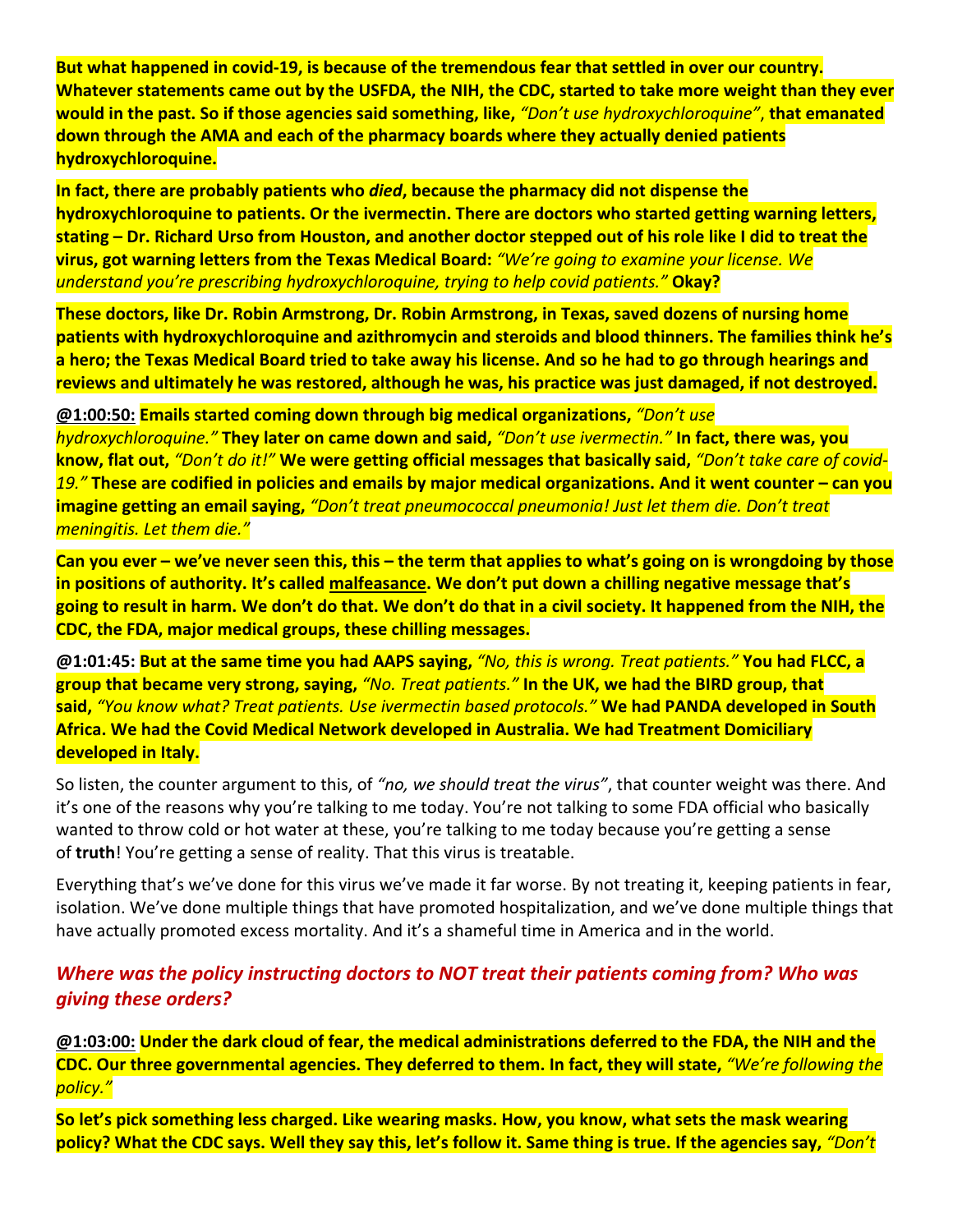*use hydroxychloroquine or ivermectin."* – **in fact, that's what they say – that quickly gets down to medical administration, and they'll float out an email saying,** *"Don't do it."*

In fact, in a country, we can pick on it, Australia, they had the TGA. That's the equivalent of the FDA. They have a guidelines where they literally have dozens and dozens of negative statements. *"Don't do this."* / *"Don't do that."* / *"Don't do this."* / *"Don't do that."* Interestingly, none of these groups actually say *what to do*. So if you're to take any major hospital and ask them, *"What email, or what policy came down that told doctors what to do? You gave warnings on what not to do, but what did you tell them to do to take care of clinic patients with covid‐19?"* Most of them would say, *"Nothing. We don't have ‐"*

In fact, I testified in the Texas Senate on this topic and within, on March 10th, and within 48 hours there was a draft legislation to at least give patients some information. Say, *"Listen, if the hospitals and doctors aren't going to do anything, we're going to give you some information. Here's some – when you get your positive test result, here is some information on what you can do. Here are the treatment protocols. Here are the EUA monoclonal antibodies."*

**@1:04:42: And again, if the hydroxychloroquine or ivermectin is controversial, okay. But what about the monoclonal antibodies? We haven't talked about these. These are high tech, they're produced by big pharma, it's big money, it was all NIH funded, they're emergency use authorized by the USFDA… How come America has no window to that? How come there's no updates on how we're doing with that? How come there's no 1‐800 numbers? How sick patients can find out where these antibodies are?**

**So it is a global suppression of early treatment, whether they're generic drugs or newly approved drugs. There is a global suppression on early treatment. Americans will know, they watch the TV every night, the initial dialogue was,** *"We're scared. Wear a mask, go in lockdown, hand sanitizer…"* **Okay? Then there was some reports about terrible things going in the hospital, then the reports later on were,** *"Wait for a vaccine".*

There were never regular reports or updates from *any* local or national TV source that gave regular updates – *"This is what you should do when you get covid‐19 at home. Here are the drugs that work. Here are the protocols. Here are the hotlines so you can get an antibody infusion."* Which is approved by the FDA! *"Here are the hotlines so you can get in research."* Research is important! There's still no hotline for Americans to get in covid‐19 research. At a state or a federal level. Stunning! There's been no updates.

**@1:06:11: When I've dealt with multiple congressional and senate offices I said,** *"Listen. Weekly updates to the American people, so that they know what to do so they're not so in fear when they're getting these results. Weekly updates! Through all public channels. Weekly updates on treatment. And then monthly updates to the guidelines."* **We have** *none* **of that! We are over a year of this, and the Americans have been absolutely let down by the government agencies, by the media! The media – why wouldn't it come in to any local broadcasters thought process to give their listeners an update on early treatment? It's a stunning oblivion.**

## *Given that most medications are advertised as having possibly dangerous side effects, why did regulators categorically dismiss early outpatient therapies for Covid‐19, including FDA‐approved Hydroxychloroquine, on the grounds of having possible dangerous side effects?*

**@1:07:06:** For products to actually be officially advertised, they have to have somebody who's going to pay for the ad, which is a drug company, and they have to be FDA‐approved. And they actually have to have an FDA advertising label. And because of the monoclonal antibodies, as an example, don't have an advertising label, they can't be – Lilly and Regeneron – can't go out and advertise for them. But because they're EUA, from a public health messaging perspective, they should be equally featured as vaccines.

**Now vaccines are emergency use authorized; all we hear about is vaccines, morning, noon and night. Why do we hear – why do we hear a** *massive* **messaging about vaccines? Americans ought to think about this.**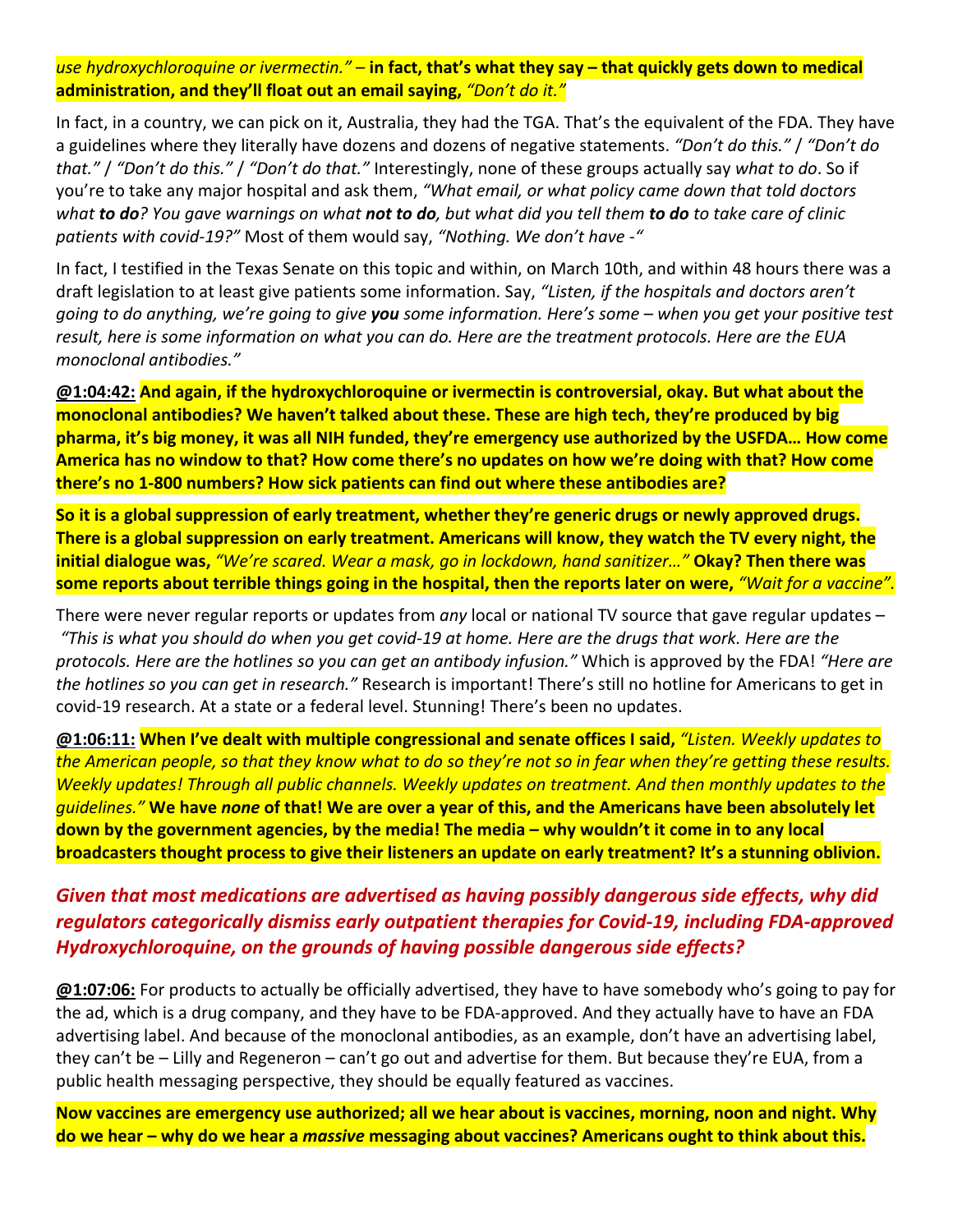**Why are vaccines featured, by, the CDC, the NIH, and FDA, morning, noon and night, by the media, morning, noon and night? By every medical center, morning, noon and night?**

I can tell you as a doctor in a medical center, all our emails are about vaccination. Why are they featured in every single public health communication? Needles in all the arms? In fact, shockingly, in the Dallas area, in October, this is long before the vaccine trials were *ever* completed, if you were to call CVS or Walgreens, the answering machine would say, *"We're proud to offer the covid‐19 vaccine when it comes available."*

**@1:08:32: We have never advertised for a product before it comes available. In fact, it's** *against* **U.S. laws regarding drugs and biological products. So things started to go off the rails very early on, and it seems like there was a playbook. The playbook was to suppress any hope of treatment; a complete oblivion to treatment, through all the entities we've mentioned and at the same time prepare the population for mass vaccination. These two are very tightly linked.**

And now with mass vaccination, we have seen things we have never seen. Advertising the vaccine before it's even available. Massive messaging for the vaccine, far out of proportion to treatment. **You have two EUA products, one you never hear about, Americans would – are starved of these monoclonal antibodies – in fact, they're grossly underused. They could've saved probably tens of thousands, if not hundreds of thousands of lives. And they're being squashed. The Lilly and Regeneron products have been squashed. But the Pfizer, Moderna, and J&J products are being massively promoted and advertised.**

**Americans ought to be… kind of… wondering, why is that happening? Why are we de‐focusing on the sick patient and focusing on well people? All the messaging about contagion control and vaccines are about well people. Why can we not focus on the sick covid patient? That was my message to the Department and Health Human Services in Texas.**

But it goes further than that. It goes further than that. The vaccine registrational trials strictly excluded pregnant women, women of child‐bearing potential, covid recovered patients, patients who had prior covid antibodies. Strictly excluded them. By regulatory science, if all the registrational trials excluded a group of patients, we would never use that product in that group once it gets on the market. Never! Never! We never violate that. Why? Cause we don't know if it's going to work, and we don't know if it's going to be safe. We *never* do that. There's another level.

**@1:10:42: With pregnant women are a special group in research and medicinal products. It's very important for Americans to know this. In pregnant women, for vaccination, we** *only* **vaccinate with safe, inactive products. Inactive flu, tetanus, diphtheria and pertussis. That's it. We would never inject a biologically active substance in a pregnant woman's body. That could be dangerous. Never! And with the vaccines, as soon as they came out, the CDC, FDA, media, everybody said,** *"Vaccinate them. Vaccinate them."*

## *Given our longstanding acceptance of vaccines for diphtheria, tetanus, polio and measles, how is the development and deployment of Covid vaccines a departure from previous vaccine development and safety review?*

**@1:11:30:** Well, the USA – **the USFDA regulatory guidance on vaccines**, and their have been modern vaccines. You don't have to pick the old ones. I mean, we have modern vaccines, shingles vaccines, hepatitis‐B, meningococcal vaccines, **demand a minimum of 2 years of safety data. 2 years.** By regulatory – in fact, they said it kind of written in, codified into the regulatory rules for the manufacturers.

**That was all thrown out. And said,** *"Two months. For covid, two months."* So two months of observational data. This idea, that we can vaccinate people that were not even tested, in the trials, that has never been done before. We have never just thrown a vaccine at somebody without having any data. None.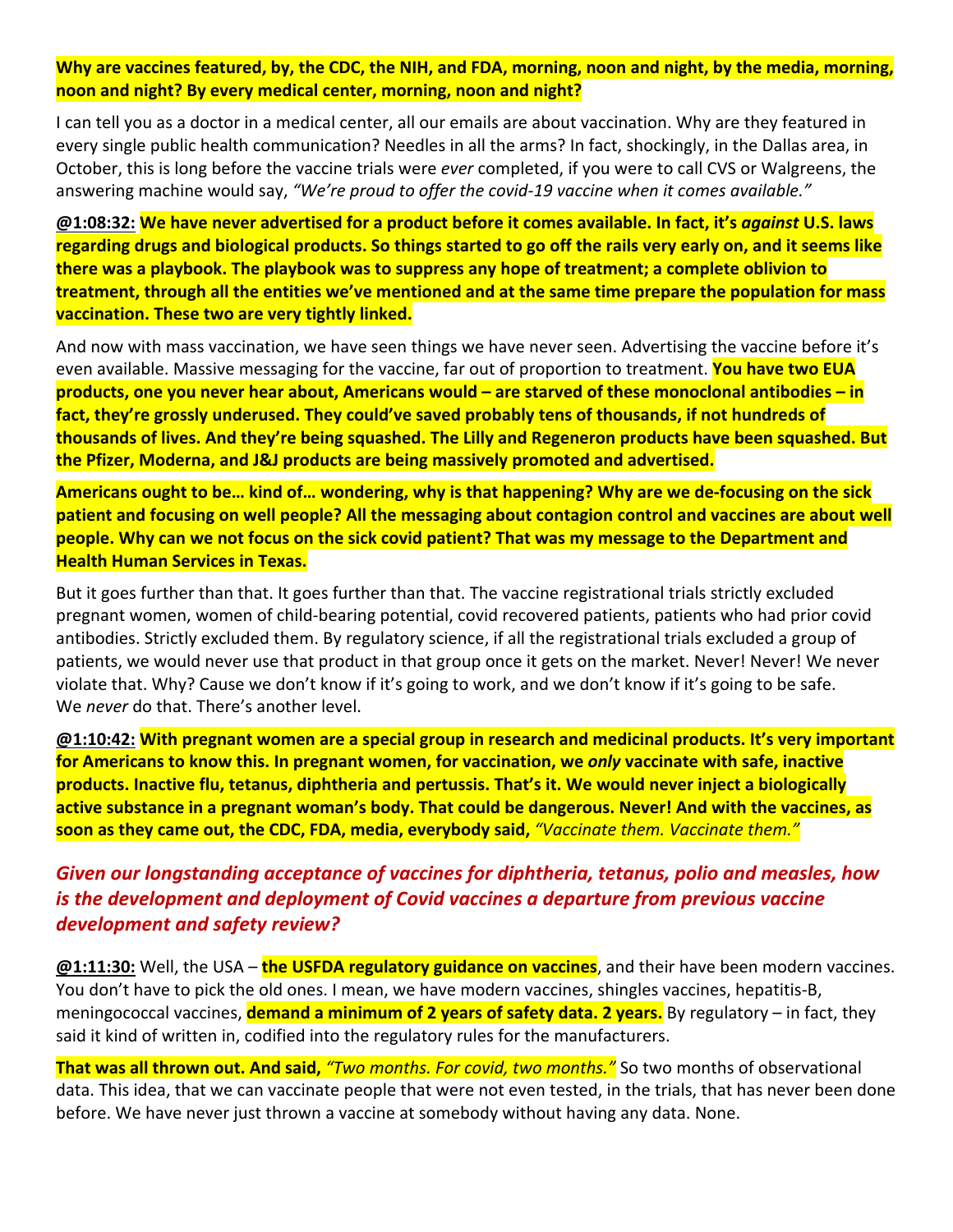**So the very first pregnant woman that was vaccinated here in the United States, it was done with no knowledge of safety, and no knowledge of efficacy. And the argument that we've heard, the argument that we've heard, is,** *"Well, covid‐19 is a bad illness. 600,000 people have died. The vaccine could help them. We should give it a shot. Come on. We should just give it a shot."*

**Well that 600,000 died, I've already told you 85% of that was preventable with early treatment, which was** *actively* **suppressed and squashed.** And not only that, is if this vaccine can help them, the vaccine better be safe. It better be safe. And my comments on the vaccine are safety, safety, safety. Let's see it. Let's see it. And Americans ought to – just like the Americans should have been getting weekly updates on treatment innovations, Americans should have been getting weekly updates on vaccine safety. Very important. Weekly updates from our federal officials on safety. Super important.

**@1:13:22: Those two things are probably the two largest acts of malfeasance in all of medical regulatory history. It'll go down in history of malfeasance. Wrongdoing by those of authority. How come there was no updates on treatment and no promotion of early treatment to reduce hospitalization and death? And now when we release the vaccine, why are there no safety updates?** Why are there no attempts for risk mitigation in terms of making the vaccine program safer? How do we have all these vaccines? How do we know that we can vaccinate pregnant women?

We know because of years and years and years of safety data. **Before a vaccine is ever been injected into a pregnant woman, it's probably been tested for decades before we try it in a pregnant woman. We would never out of the box take a brand new technology that's never been tested before, ever – and we know that the vaccine technology produces the dangerous spike protein, it produces the Wuhan spike protein, the spicule on the ball of the virus itself, which damages blood vessels and causes blood clotting. And all of them do. We would never unleash that into a pregnant woman's body.**

**@1:14:31: Americans have to understand, something is** *very* **wrong, what's going on. What's going on now in the world, these are examples, are clear cut examples, of wrongdoing that is at such a high level. The groupthink is in the wrong direction in such a consistence and overwhelming way, that people are being harmed in, in extraordinary fashion.**

# *How did you go public with your findings about early outpatient therapies for preventing hospitalization and death? How was it received?*

**@1:15:05:** Well when I published the first paper in the American Journal of Medicine and taught doctors how to treat covid‐19, and that could've been somebody else – if Dr. Zelenko had the publication power, he could've done it. Or Dr. Proctor could have done it. Or Dr. Didier Raoult could have done it. Or Brian Fareed – er – Brian Tyson or George Fareed. It turned out that I was the person who had sufficient academic authority to do this. Okay. And I have authority. I take complete responsibility for doing this. I did it uniquely, the only person in the world to do this.

Others actually may have been trying. And those papers may have been suppressed by editors. They probably were. Because we found suppression of early treatment literature all over. It became impossible to publish papers, it was really hard. I may have just been the strongest and the most courageous doctor in the world to do that. But I did it, and the feedback I was getting was tremendous. It was like, *"Of course. This makes sense. I'm so glad this, this got into the literature."* It came out in the electronic print in August, and then it came into hard print in January. When it hit January it landed in all the medical libraries in the world, that's when things *really* heated up.

And, I do have to tell you, that I got letters to the editor that came into the American Journal of Medicine and Joe – Dr. Joe Alpert, out of Arizona is the editor, Joe has let every one of those letters come to me for a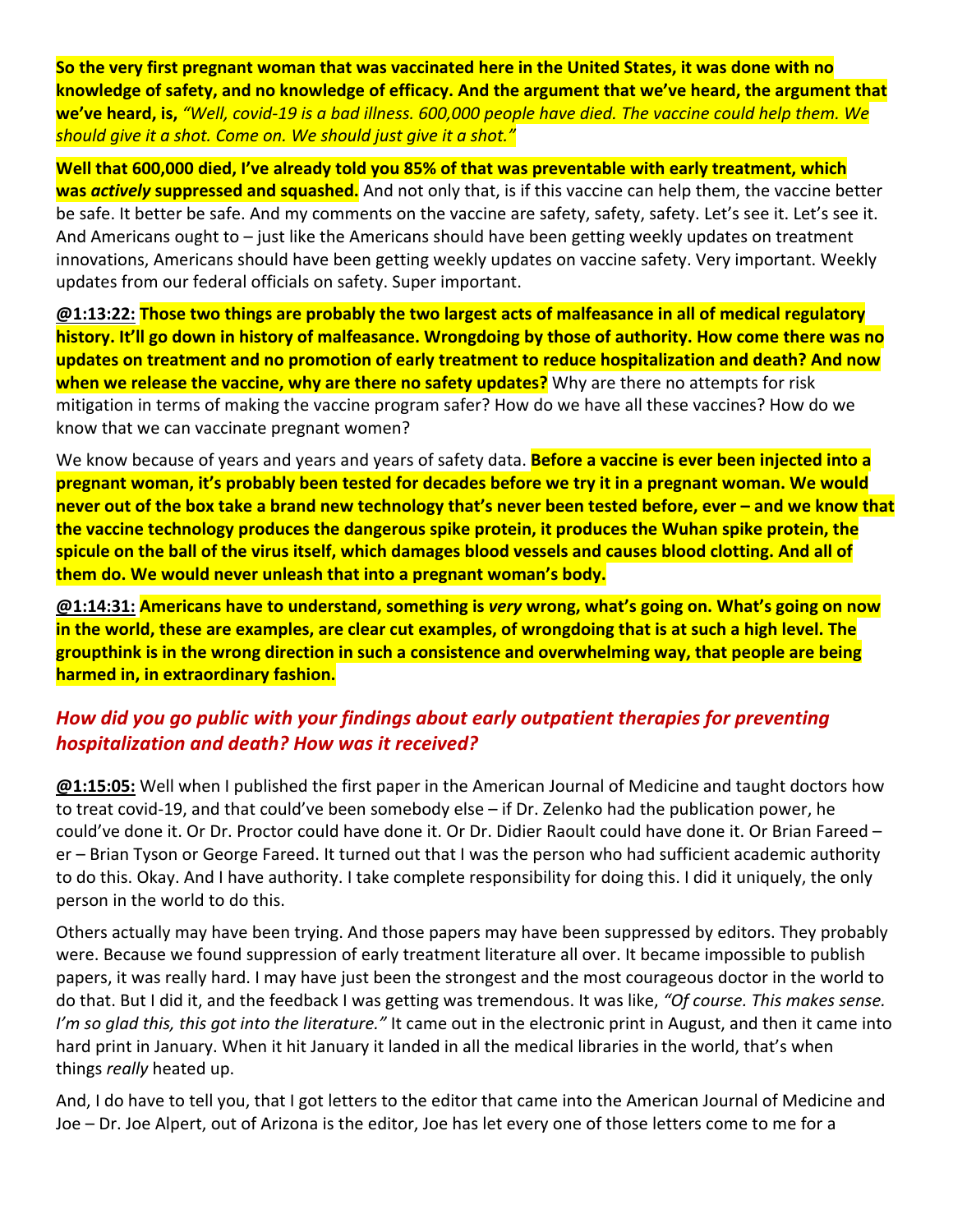response. The tenor of the letters is quite interesting. And they've come from Duke University, they've come from McGill, from the Nash University in Australia, they've come from Brazil.

**@1:16:44: The tenor of the letters is,** *"Dr. McCullough, you can't do this. You can't treat covid‐19 patients."* **… (long pause) And it's the most interesting – my response is,** *"Doctor. Please have courage. Let's, let's do away with therapeutic nihilism. Let's join together and treat covid‐19 patients compassionately to reduce hospitalization and death. And we can do this, and I can do it, and we even have some more supportive data."* **So every time they say,** *"Oh, this drug doesn't work!"* **And I'll say,** *"Well here's 5 more studies that* do."

Hydroxychloroquine – and we're up to hundreds of studies that shows that it works. Ivermectin – hundreds of studies. Steroids – dozens of studies. Anticoagulants – at least a dozen studies. We are so well supported in the concepts of treating covid‐19 that every time one of these letters comes in, I have a little fun with it, because the position of strength is enormous. My thoughts, and my positions, and my statements over time are becoming progressively stronger, and progressively more powerful.

**@1:17:50: And the detractors sense that. This – the feeling of fear, intellectual fear, from my adversaries, is palpable. I feel it everyday.** And when that first paper came out in the American Journal of Medicine, my daughter said, *"Daddy, why don't you make a youtube video?"* I said, *"No, I don't want to do social media. That's for kids. I just, I don't have time for this."*

She taught me how to do it, it was powerpoint. I literally just recorded my face down in the lower corner, I wore a tie, 4 slides, saying, *"Listen. It's Americans. It's Italians. We looked at safety. We looked at efficacy. We looked at all the available data. We think this is the best way to put together the drugs."* **We had 4 slides on this. It got up on youtube. It went absolutely viral. Went absolutely viral.**

**And… then I got a message. It said,** *"You violated terms of the community."* **and it was struck down. Then I got a call from the U.S. Senate. So I told you, I knew something was going on. Because, you know, I've never been called by the White House before. I've never been called by the Senate before. People in Washington were following this. They were stakeholders, in Washington who, in a sense, knew that something was going wrong here. That this, this viral infection could be treated.**

But they were kind of waiting for someone in the academic community to step forward and literally say, *"It can be treated!"* I was the first one to say, *"We can treat this! We can do this!"* It's very important to be able to make this statement, *"We can do it."* Based on what? Based on my judgement. Based on my judgement. Supported by the available science, but more importantly, based on my judgement.

And so, I ended up contracting covid‐19 myself. In October. My wife came home with it. She got sick. Before I knew it, I got sick. It got into my lungs. I was in approved protocols. I quickly got into a protocol; it's hard, but I was able to find a protocol. I was on hydroxychloroquine, azithromycin, nutraceutical bundle, per the protocol; I later on needed steroids cause of lung involvement. **But I wanted to show America that you could get covid‐19 and have some medical problems, which I do, and be able to get through it without being hospitalized.**

**@1:19:56:** So on treatment day 6, illness day 8, beautiful sunny day in Dallas, Texas, I went out, far away from anybody else, and I went jogging. And I was really short of breath. And I tell you, I'm a pretty strong runner. I was short of breath cause of the covid involvement in my lungs. But I ran all the way to a park. **I made a video in the park, and then I made it all the way home. And I had fun with it. I, in fact I played that Eminem music that said, the recovery video. If any of you watch Eminem, and it said,** *"I'm not afraid."* **and I just, you know, video of myself, I said,** *"I'm not afraid of covid‐19."* **I had that video. That video was struck down. And then ultimately had to get restored.**

**Now wait a minute. Youtube is playing a role here. In addition to all the other stakeholders in suppressing any early treatment. In fact, the early treatment doctors started to become scrubbed from twitter, from youtube, from social media, and then ultimately youtube came out with a very clear message. They**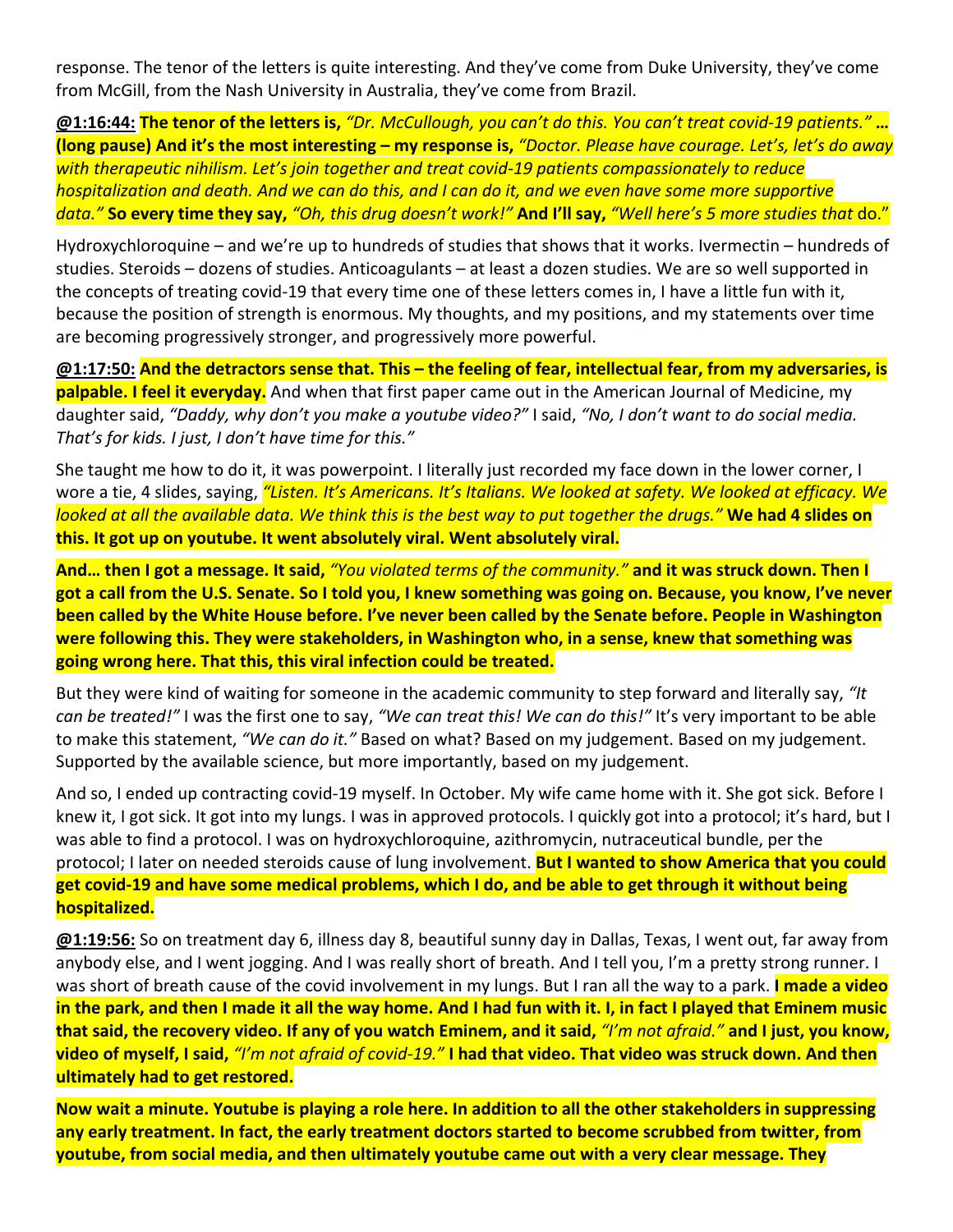**said,** *"Listen. We are only going to have information that is in line with the CDC, NIH, and FDA. Which say, do nothing. And everything else is going to be considered misleading. And we're making the judgement. It's our call, on what's misleading and what's not."*

But if it's – it's pretty easy to be in line with the CDC, NIH and FDA because they say to do nothing! So if the social media platform is to just do nothing for early treatment and suppress early treatment, which it is, the major media is to suppress early treatment.

**@1:21:32: So I still go back and say,** *"Who's responsible?"* **I'd say the government agencies. In this period of crisis, if we're going to revert to our government agencies, and our task force, and if our presidents can't be wise enough to even choose doctors who have ever even seen a patient and know how to treat it, if they're not wise enough to pick doctors who can treat covid‐19, we'll never have agencies that say we can treat covid‐19, and if we don't have agencies to do that, then nothing else is going to follow.**

If the doctors and people we pick, have never seen covid‐19, they're scared of it, they don't know how to treat it, and the only thing they can comment on is wearing masks and social distancing and vaccination – that's all that America's going to have. **So America's response to covid‐19, the official response, has basically been to well people.** *"Wear a mask." "Get vaccinated."* **And America has offered nothing to the sick person. And when they get in the hospital, we haven't seen much feature on that. The drugs are pretty weak. Remdesivir, convalescent plasma, tocilizumab, steroids, anticoagulants, you don't hear much about it. And it's, it's honestly too late.**

Recently a Harvard group, the stop covid group, had published those sick enough to get in the ICU, the 28 day mortality is 38%. Unacceptably high. Going into hospital's a nightmare. I get desperate calls all over the United States. Thank goodness for the major telemedicine and regional telemedicine networks. They've basically have taken over. They're the real heroes of the covid‐19 pandemic. Hospitals are empty now. **Hospitals here in Dallas used to have 200, 300 patients at a time. Now they've got… 10? 5? The other day in Texas we hit 0 deaths. Zero?**

**So, early treatment is going to be one of the great, great stories that historians… and they'll reach out to Ben Marble who started myfreedoctor.com. Ben Marble, that, that whole telemedicine is run strictly by charity. People donate money, and they get patients their drugs.** And they prescribe hydroxychloroquine, ivermectin, steroids and other drugs. Put them into combination, they follow protocols. Terrific. They're seeing thousands of patients by telemedicine everyday.

**@1:23:44: So Americans are getting treated. And so word is out! People talk to each other. Americans, it's interesting. They understand that the media and the agencies are not leveling with them. They understand that.**

**I did a seminar early on because I had treated a very prominent African‐American minister here in Dallas. And him and his wife were sick. He didn't tell me about his wife. And she was testing negative. She wasn't a patient of mine. He got what's called sequence multi‐drug therapy, he got really sick, he's got heart failure, diabetes, emphysema, obesity, kidney disease – survives at home, sick for about 10 days – I'm not saying the drug therapy is perfect, but I saved him from being hospitalized or dying.**

**His wife, no treatment, hospitalized, diagnosed late, was in the hospital for 5 weeks. Came home on oxygen; that virus ravaged her lung. It was awful. They had the same illness. And so he became activated; he said,** *"Dr. McCullough, can you do a webinar for African‐American churches nationwide?"* **I did a webinar, and I presented my approach. And you know what the comments were? They said,** *"Dr. McCullough, we knew, we knew the government was lying to us. We knew this was treatable. We knew it all along."* **People know this.**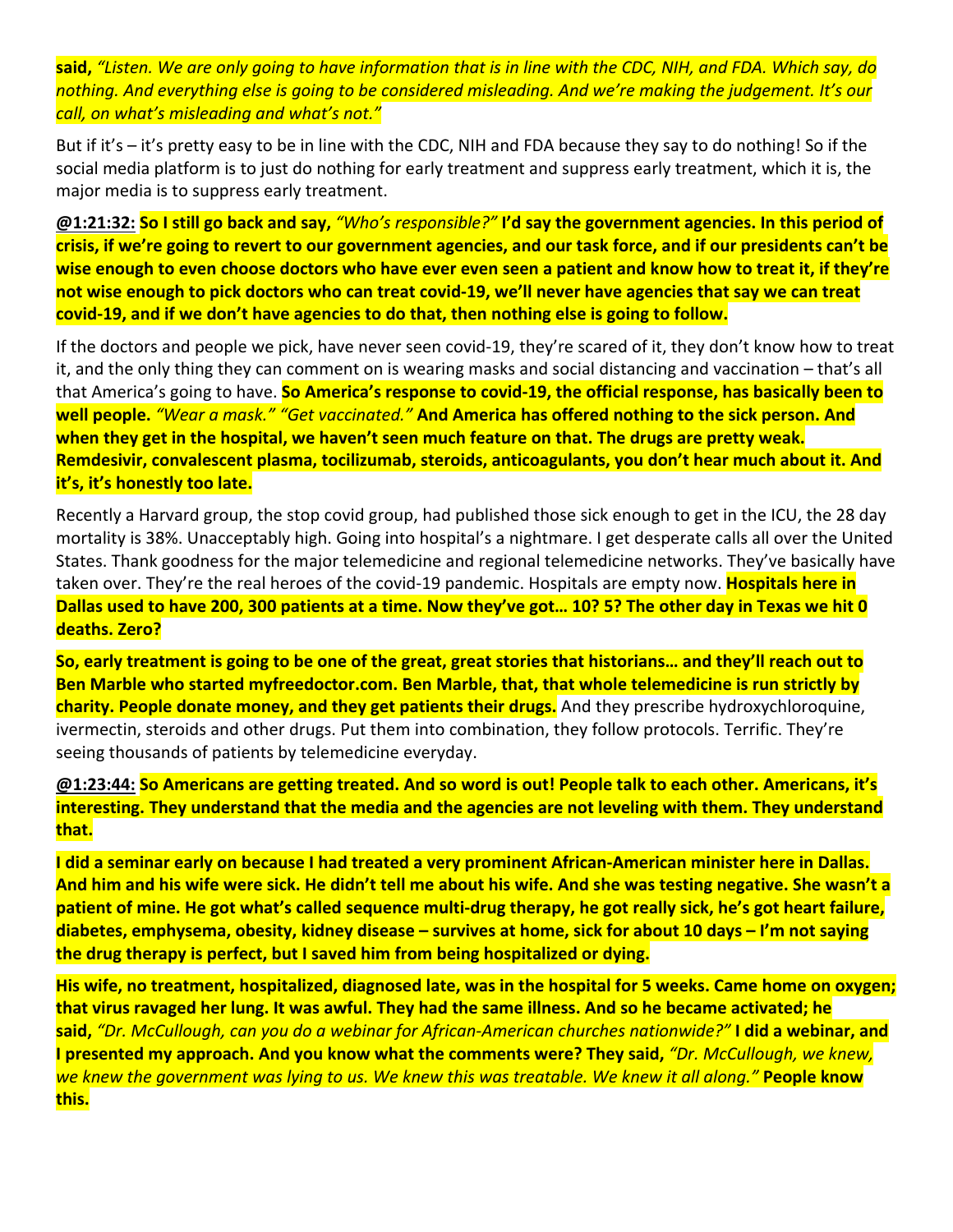# *Are more doctors finally learning to overcome the regulatory and institutional suppression of outpatient Covid‐19 therapies?*

**@1:25:06:** It's the individual finding its way. There are practices that have come on. I've gotten calls in Dallas, *"Dr. McCullough, can you share your protocols? We want to do this."* The treating doctors really have interdigitated. And we informally called, formed a group called C19, where we get about 4‐5 email updates a day, of really critical updates on treatment. It is international. We have former heads of state involved in C19, we have Nobel Prize winners involved in C19, hundreds and hundreds of American doctors.

There now is a published list of treating doctors in the United States; 250 across all 50 states. Texas has 35 of them. So Americans are finding their way despite suppression of early treatment. It's one of the great stories.

**@1:25:56: And I'll never forget when I testified in the Texas senate, on March 10th, myself and Dr. Richard Urso, another leading early treating doctor in Houston, the chairwoman of the committee at one of the side conversations said,** *"Yeah, my husband got covid‐19, and he got really sick. And I'm so glad he got early treatment. We found a doctor that was willing to prescribe ivermectin and other drugs."*

**And I didn't throw out the zinger in front of the Texas media, but I felt like saying,** *"You know, do you have to be a chairperson of the Department of Health and Human Services to get some treatment? What about these poor people in south Dallas, San Antonio and Houston, what about people who are not so privileged?"*

**Do you know that 85% of some of our patients hospitalized here are black or Hispanic? Who's helping them out? We should be having early treatment centers; they've been** *denied* **treatment. It's heartbreaking. Hispanics and African‐Americans have double the – have double the mortality that of caucasians.**

# *As a doctor confronted with sick people who need treatment NOW, how do you evaluate what therapies are effective in order to help your patients NOW instead of waiting for the publication of largescale studies?*

**@1:27:07:** We have actually a law in America. It's called the 21st Century Cures Act. And what this says, is that the FDA and doctors and others trying to do decide on treatment, evaluate the totality of information, including that little anecdote about your mom and the caretaker, as well as case series, large prospective cohort studies, retrospective cohort studies, hospital studies, outpatient studies, and then large prospective randomized double‐blind placebo controlled trials.

But in a virus, single drugs themselves are very difficult to prove. Like, if we require that for HIV we'd have no treatment. HIV we quickly realized we need 3 or 4 or 5 drugs. Everyone understands this. With covid‐19, I never thought a single drug was going to work. Hydroxychloroquine. No, not alone. But in combination.

And it was that thinking, it takes kind of superior thinking, that somehow doctors just lost their ability to think. Think a cancer doctor would say, *"Oh, there's one pill that cures cancer."* Never. It's always combination cancer therapy. So, with this, with hydroxychloroquine, we're now at the stage obviously, we have hundreds and hundreds trials. We even have large randomized trials. I've published a doctorate with Joe Ladapo, only prospective randomized control trials show benefit.

So at every level we meet the evidence grade to use hydroxychloroquine. At every level, we meet the evidence grade to use ivermectin. Not so much evidence, but good enough, and the monoclonal antibodies. We have the same for steroids.

**@1:28:38: The biggest and best trial in all of covid‐19 is ColCorona. I mentioned it with colchicine. Shockingly, ColCorona, the best trial, 4,000 patients, double‐blind randomized placebo control trial. The best quality that exists, rejected by New England Journal of Medicine, rejected by JAMA, rejected by Lancet.**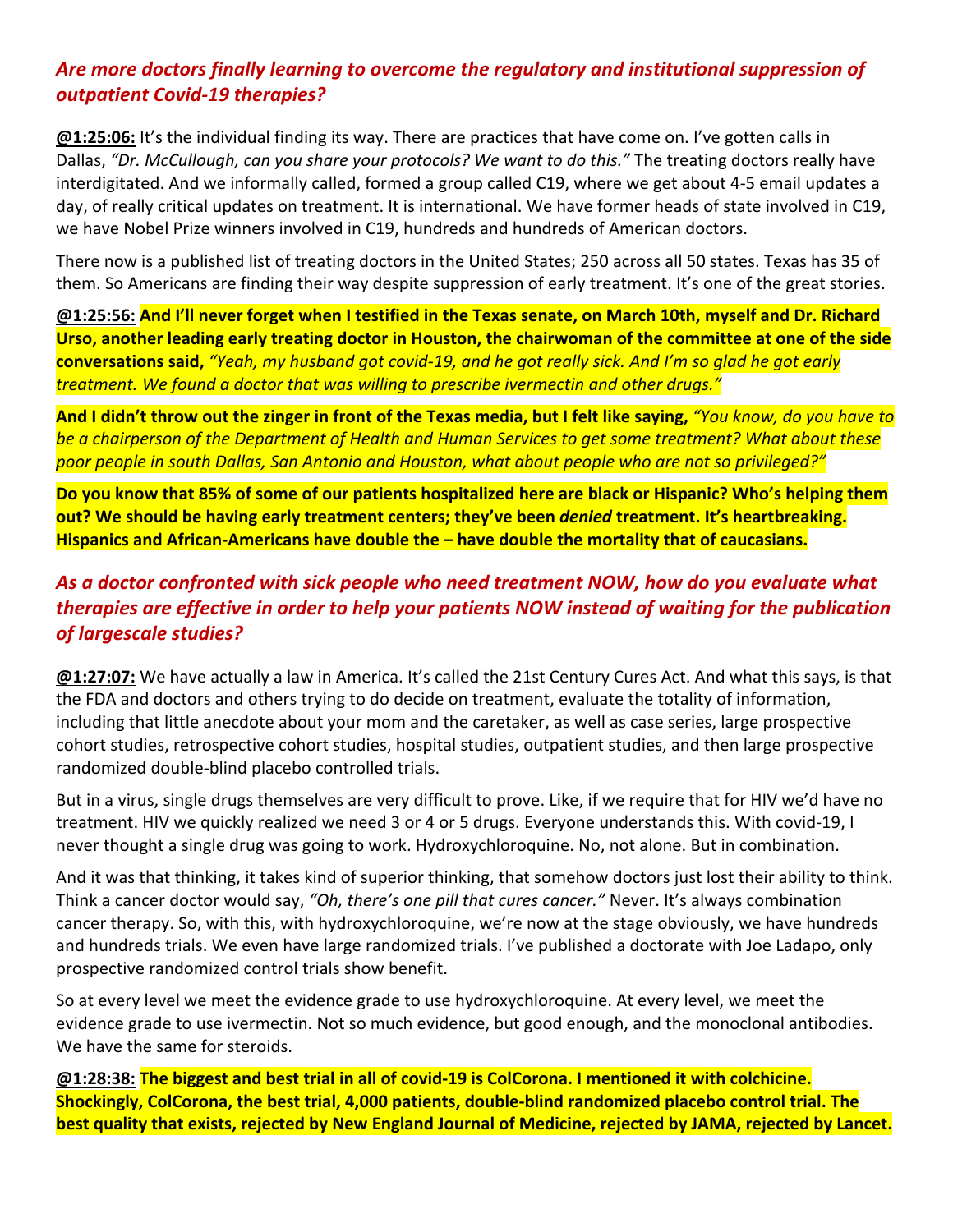**There is a global suppression on any early treatment. I want the listeners to understand how global this is. If we were to go north into Canada, doctors are** *threatened* **that their licenses will be examined or taken away if they attempt to treat an outpatient with covid‐19. They are told this, in Canada. In northern EU, the same is true. Dr. Didier Raoult, who is trying to innovate with hydroxychloroquine and azithromycin in France, in periods of time has been under degrees of threat of arrest or partial arrest or house arrest.**

Okay? Almost as if we're back in the Dark Ages. In Australia, in April, they put on the books **in Queensland, Australia, a doctor who tries to help a patient with hydroxychloroquine could be penalized up and to the point of going into jail for 6 months for helping. In South Africa they** *put* **some doctors in jail for trying to help patients with ivermectin!**

**Listen! The powers that are out there that want to suppress early treatment, and cause as much fear, suffering, and hospitalization and death, are not by happenstance. These are** *powerful* **forces that have created such fear among doctors; people are fearful they're going to lose their careers, their livelihood, their medical license, people are afraid of going to jail. In just helping their fellow man get through covid‐19.**

This is extraordinary. Historians should go look through the course of time. **You know the very first doctor, who tried to help a polio patient, survived polio? With the iron lung machine? Which became really a staple ICU device? Was thrown off medical staff. Throw him off staff!**

# *Can you offer any investigative leads to researchers trying to discover WHY early outpatient therapies for Covid‐19 have been suppressed?*

**@1:30:57: I'd look very carefully at the work, building upon other investigative reporters. So Dr. Peter Breggin has a book called** *"Covid‐19 and The Global Predators: We are the Prey"***. And it has a living document, he's already pre‐released the manuscript, and he's releasing updates. Now he's older and he's kind of worried the story won't get out, at his age. But I believe he's up to 900 documents. The whole story is not put together. But it is substantial and shows the interconnections of the stakeholders involved.**

**Dr. Nicholas Wade, who is featured on a recent Tucker Carlson is an investigative reporter, he has assembled quite a story. And then Whitney Webb, who is a young investigative reporter, has published some striking things.**

All three of these, and as well as many more are linking to important concepts. The suppression of early treatment, and even probably the soft attenuation of in‐hospital treatment, to make the problem worse than what it is. Many methods to make the case count look higher than what it is, make the mortality numbers look worse than what they are, many methods to create the reaction out of proportion to the realities. So lockdowns, fears, economic suffering, what have you. All of these things making the pandemic way worse than what it is.

**Okay? To, to have that occur. More fear, suffering, hospitalization and death, loneliness, lockdown… in order to promote mass vaccination. These two are tightly linked.** *"Now mass vaccination AT ALL COSTS! The world must be mass vaccinated."*

#### **@1:33:00: And human beings on Earth ought to understand, at this point in time, what we're seeing is unprecedented.**

It became known, the virus was going to be amenable to a vaccine, somewhere around April or May. At that point in time, therapy was suppressed, everything – nothing can be published. Everything, the fake Lancet paper, *squashed* treatment, and then prepared the population for vaccination. Once the vaccines come out, they're short‐tracked, there's all kinds of enthusiasm regarding it, you know, needles in all the arms, trucks rolling, Americans cheering. And then the mass vaccination program starts off.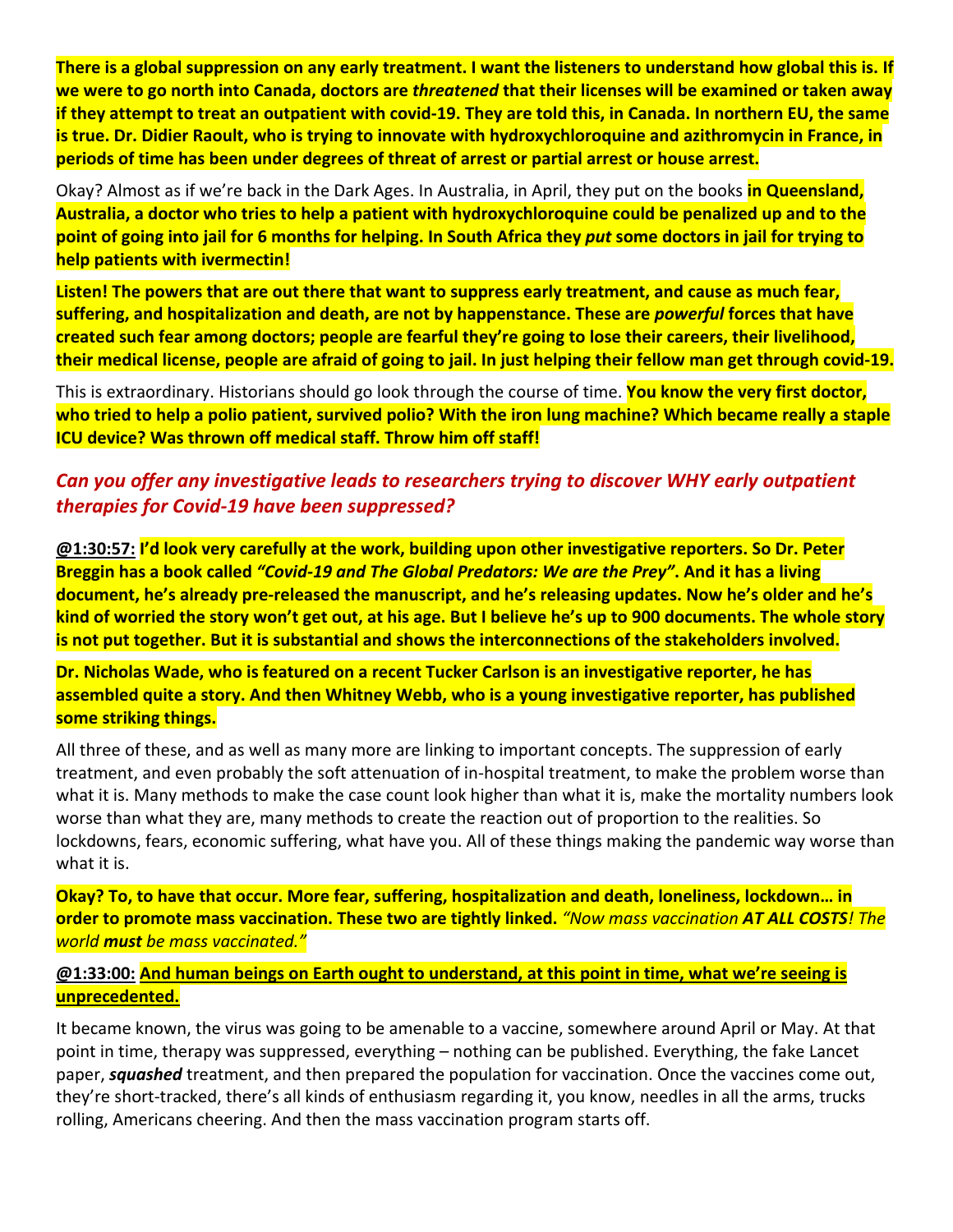**And then before we know it, you know, we're vaccinating pregnant women. Why are we doing that? That can't be safe. Now we're going to vaccinate covid recovered patients. Wait a minute! They have complete and robust permanent immunity. No one's ever challenged the immunity of a covid recovered patient. Why are we vaccinating them? And then it keeps going and going.**

At first we vaccinated high-risk people. I didn't really understand vaccinating young health care workers, because they weren't at risk. There were never any hospital outbreaks in the United States. The only thing that was clear, nursing home workers gave it to nursing home patients. We knew that. So nursing home workers should have been vaccinated. And then maybe high-risk people and we should call it a day.

**@1:34:16: I always estimated maybe 20 million people need to be vaccinated. But that didn't seem to satisfy the vaccine stakeholders. Which are: Pfizer, Moderna, J&J, AstraZeneca, and any others that come forward, the CDC, the FDA and the NIH. And the White House.** *Massive* **vaccine stakeholders. You can throw in Gates Foundation. World Health Organization. You can throw those in as well.** *Massive* **stakeholders. And they wanted** *every body* **to be vaccinated. Without exception! No one will escape the needle.**

We've actually never had this before. And the vaccine process is extraordinary. There's a consent form. It says this is investigational. *"We don't know if it's going to work. There's only 2 months of data. The side effects could be a sore arm all the way to death. And we don't know. Sign here. We need your identifying information. We need a barcode on the vial. We need you identified. And now you're in the database. You're vaccinated."*

**And so this mass vaccination is extraordinarily concerning. We never vaccinate into the middle of a pandemic. Never.** We've never had an effective vaccine for respiratory virus, including influenza – it's only modestly effective. We knew from the published data that the attack rates in placebo and the vaccine arms were less than 1%. So we know that the vaccine can have a less than 1% effect in the population.

**Why would it be any different than the clinical trials? We knew from the clinical trials that it didn't stop covid‐19, so people can get covid‐19 anyway. What would be this incredible drive to vaccinate everybody?**

And now, oh my Lord, now the vaccine within a few months has been completely weaponized. Now there's travel is related to the vaccine. People can't go to school without the vaccine. People are losing their jobs without the vaccine.

**@1:36:02: Believe me, there is something very,** *very* **potent in this vaccine. It should be disturbing to everybody. The word "vaccine" ought to be the most disturbing word that they have seen.**

**Now we have 12 year old children who are told they can decide on their own, whether or not they can take a vaccine.**

So, you know, about 70% of my patients are vaccinated. I'm very pro‐vaccine, I've taken all the vaccines myself – about 70%, and they're all vaccinated in December, January and February. **But as we sit here today, in May, we have over 4,000 vaccine related deaths, and over 10,000 hospitalizations.**

**The limit! To shut down a program! Is about 25‐50 deaths. Swine flu, 1976, 25 deaths, they shut down the programs. It's not safe.** The whole – all the vaccines in the United States per year, would [dialogue unclear] gets reported in the database, is about 200. And we're talking about vaccinating probably, probably, you know, 500 million injections.

**@1:37:03: Here, in the United States, at a 100 million people vaccinated, this is far and away the most lethal, toxic, biologic agent ever injected into a human body in American history. And it's going strong. With no mention of safety by our officials. With wild enthusiasm by our hospitals and hospital administrators. With doctors supporting it. Doctors are saying now, they won't see patients in their waiting room without the vaccine.**

**This problem, covid‐19, was actually from the very beginning, that's what Whitney Webb said, she goes** *"Covid‐19 is actually about the vaccine. It's not about the virus. It's about the vaccine."*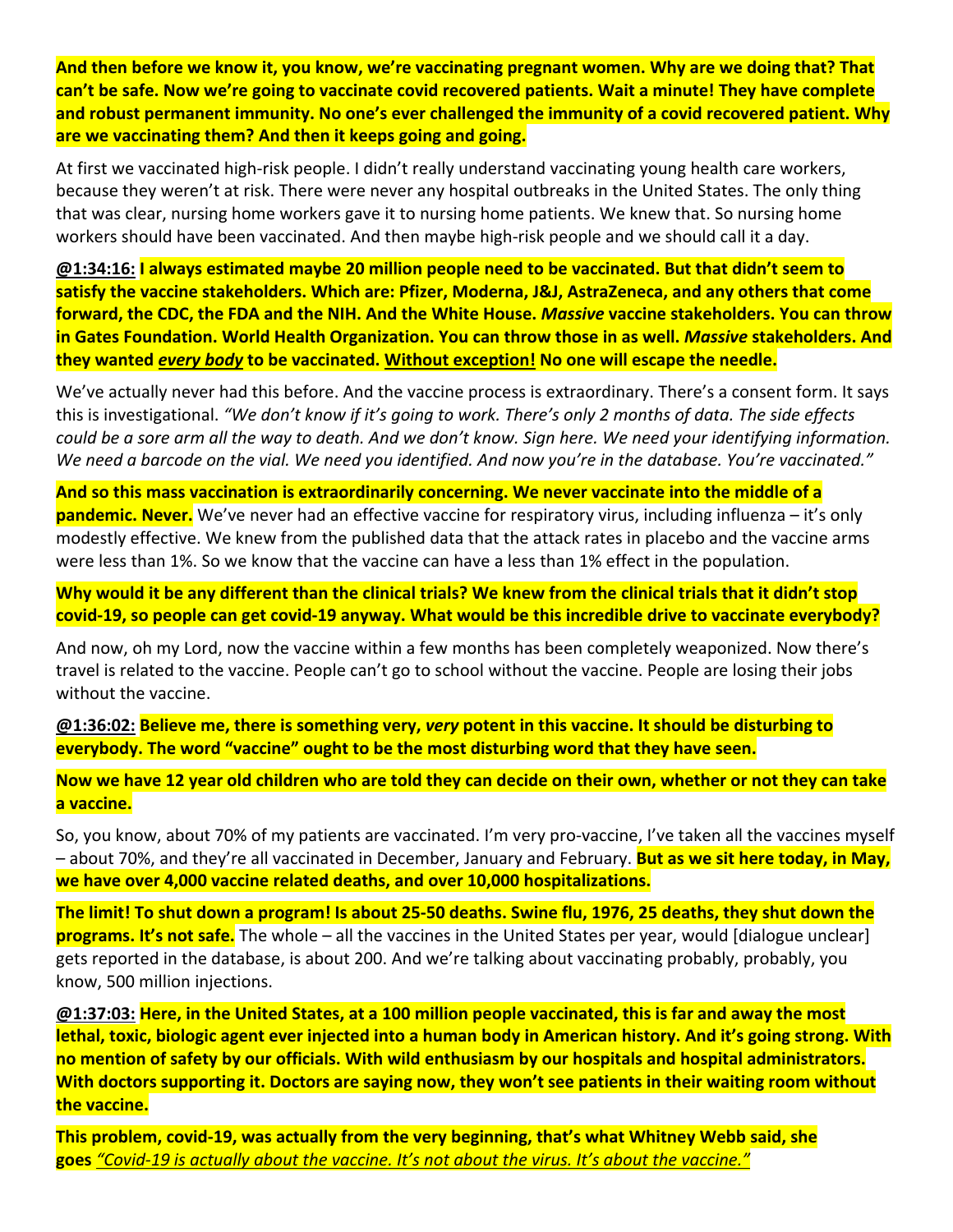# *Why has there been such a relentless focus on mass vaccination as the ONLY way back to normalcy?*

**@1:37:50: I think it's about what the vaccine means. And Whitney Webb gets credit for this, back in April she said,** *"Ah ha! I figured this out. This is what globalists have been waiting for. They've been waiting for a way of marking people."* **That you get a vaccine, you're marked in the database. And this can be used for trade, for commerce, for behavior modification, all different purposes.**

And you see it right here in Dallas. They have announced, you know, you can't go to a Dallas Maverick's game unless you're vaccinated. You've had people say, listen, you have passports. You had colleges today announce that they're not going to give any credit to natural immunity.

**Every scientist in the world knows that the natural immunity is** *way* **better than the vaccine immunity.**

If it's about covid, why don't we have covid recovered go to the Maverick's game? Why don't we have covid recovered people freely go to college? Why do we have to have faulty vaccine immunity be the priority? And have natural immunity not count?

**See, these types of things make me think that Whitney Webb is correct. This is actually about marking. The vaccine is a way of marking people; it's a way of starting to assert efforts to create compliance, behavior control – don't forget the vaccine is just the starter. Now there's going to be updates, there's going to be boosters, they're already prepping people for this. There's going to be more – the vaccine manufacturers are all linked. They're all uniquely indemnified.**

**What medical product is there indemnification, where if something happens to you, you don't have any recourse? You know, woman gets vaccinated, pregnant woman, she has no maternal fetal rights. Something happens to her or her baby, she's out of luck. This is extraordinary what Americans are doing. It's absolutely extraordinary what's being thrust upon us now.**

# *Are we entering a Brave New World in which a person who elects NOT to get vaccinated will be punished through nonjudicial means by being forbidden to work, travel, and attend important public events?*

**@1:39:45: I think this whole pandemic, from the beginning, was** *about* **the vaccine. So I think all roads lead to the vaccine. And what it means. There are already places in southeast Asia and Europe, they are laying the groundwork for compulsory vaccination. I mean, compulsory. That means somebody pins you down to the ground and puts a needle in you. That's how bad stakeholders want vaccination.**

Listen. It's not of cost. You don't have to pay for it. It's all provided. There are people, or stakeholders, they do want a needle in every arm. This "needle in every arm" is a very important moniker. Why? Why do you want a needle in arm?

Let's take covid recovered. Can't get the virus. Can't receive it. It has nothing – Why would they ever want a needle in the arm of a covid recovered patient? Why? Three studies show higher safety events.

See, the tension that Americans are feeling right now, as they're trying to keep their jobs and go to work, is they know they can die of the vaccine! That's the problem. If the vaccine was like water, and you just got it and no side effects, who wouldn't take it? Say, hey, I'll comply. They got my social security number anyway in a database. I'm already marked. I'll just get marked.

**@1:40:56: But no, there's something very unique about this vaccine. It's something about injecting something into a body, that is so important to stakeholders, that it doesn't matter. Kids 12 years old told they can make their own decision on this?! And it could be their fatal decision? Think about that! North Carolina just passed that. Oh, kids 12 years old can make, can decide on their own.**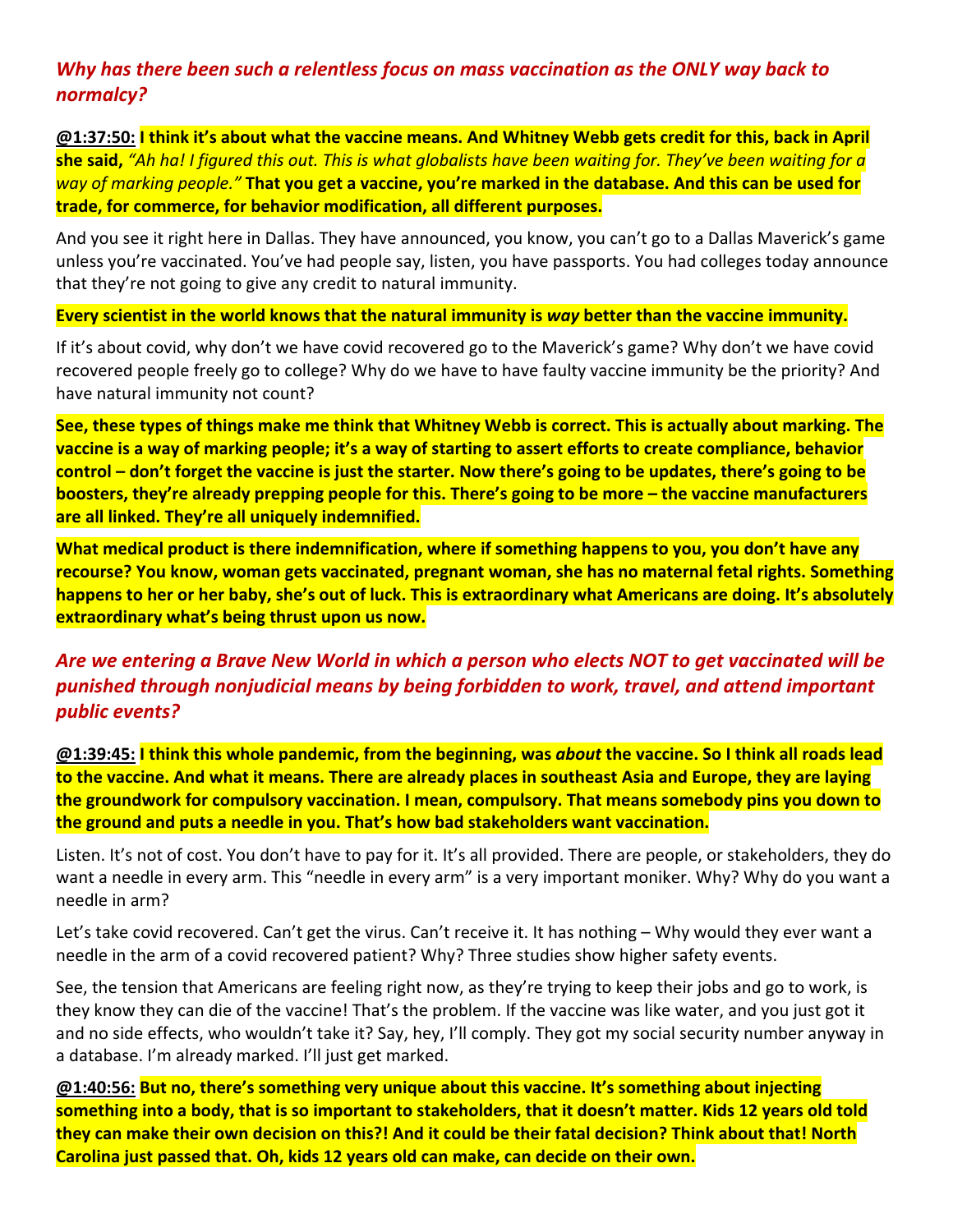There are 4, over 4,000 dead Americans, there's over 10,000 dead people in Europe, that die on days 1, 2 and 3 after the vaccine. Why, are we pushing this in a way where people's jobs and their education, and their livelihood decide on a decision that's potentially fatal? The tension – you can cut it with a knife!

**There are parents who say,** *"Listen. I want my kid to go to college this year but I don't want to lose him to the vaccine."* **They know what's going on. The internet is full of these cases. Blood clots, strokes, immediate death.**

Now I'm fortunate. I have not directly lost a patient to the vaccine. I told you. Most got vaccinated in January – December, January and February. Based on the safety data now, I can no longer recommend it. I can't recommend it. It's past all the thresholds to being a safe product. It's not a safe product. None of them are. It's not just Johnson & Johnson. In fact, more of the safety events in the United States have occurred with Moderna and Pfizer.

**There are now papers, written by prominent scientists, calling for a worldwide halt in the program. There are prominent virologists, many of them, including Nobel Prize Winners, who have said, listen. If we vaccinate people and we create a very narrow, incomplete library of immunity – which what the vaccine is. The vaccines are all targeted to the original Wuhan spike protein. Which is long gone. That's extinct. Patients are getting vaccinated to something that doesn't even exist anymore. That Wuhan spike protein is gone.**

**We're hoping the immunity covers the other variants. But that narrow immunity is a setup. It's just like giving everybody a narrow spectrum antibiotic. If you did that, what would happen? We'd grow up superbugs.**

**There are warnings out there saying,** *"Don't do this! Don't vaccinate the entire world. All we're going to do is set ourselves up for a superbug that's going to really wipe out populations."*

**So for many reasons, the vaccine, indiscriminate vaccination, is a** *horrendous* **idea, it's a horrendous** *bioweapon* **that's been thrust onto the public. And it's going to cause great personal harm, which it already has. Thousands of people have lost their lives. I've never lost a direct patient, but I've had my patients lose their family members – lots of them!**

I've filled out a safety report on a patient who developed blood clots after one of the Pfizer or Moderna vaccines, and I'm telling you, it took half an hour to do it, there was many pages, and each page said: *"Warning. Federal offense. Punishable by severe fines and penalties if I falsified a report."* All those *thousands* of Americans that have died with the vaccine and hospitalizations in the database, I think are *real*. And they are far beyond anything we've ever seen. And as a doctor, and as a public citizen, I am extraordinarily concerned about the vaccine.

The vaccine center right down the street here is empty. I drive past it everyday. Americans know, they're talking to each other, the vaccine's not safe. And now the effort is, the vaccine stakeholders want kids without parental guidance, and now they want to be in the church. Americans, and people worldwide, should be extraordinarily alarmed.

#### *Has any agency or individual tried to silence you through threats or other forms of intimidation?*

@1:44:24: My personal situation, professional situation, is a position of strength. And those who have attempted in any way to pressure, coerce, or threaten me with reprisal have paid an extraordinary price.

And I think that's an important message, to get out there. **There is a position of strength, of based on principles of compassionate care, and of the Hippocratic Oath, and of the fiduciary relationship that a doctor has to a patient, and a prominent doctor has to a population, that supercedes all of those other ill intents. And what I say is,** *"Bring 'em on."*